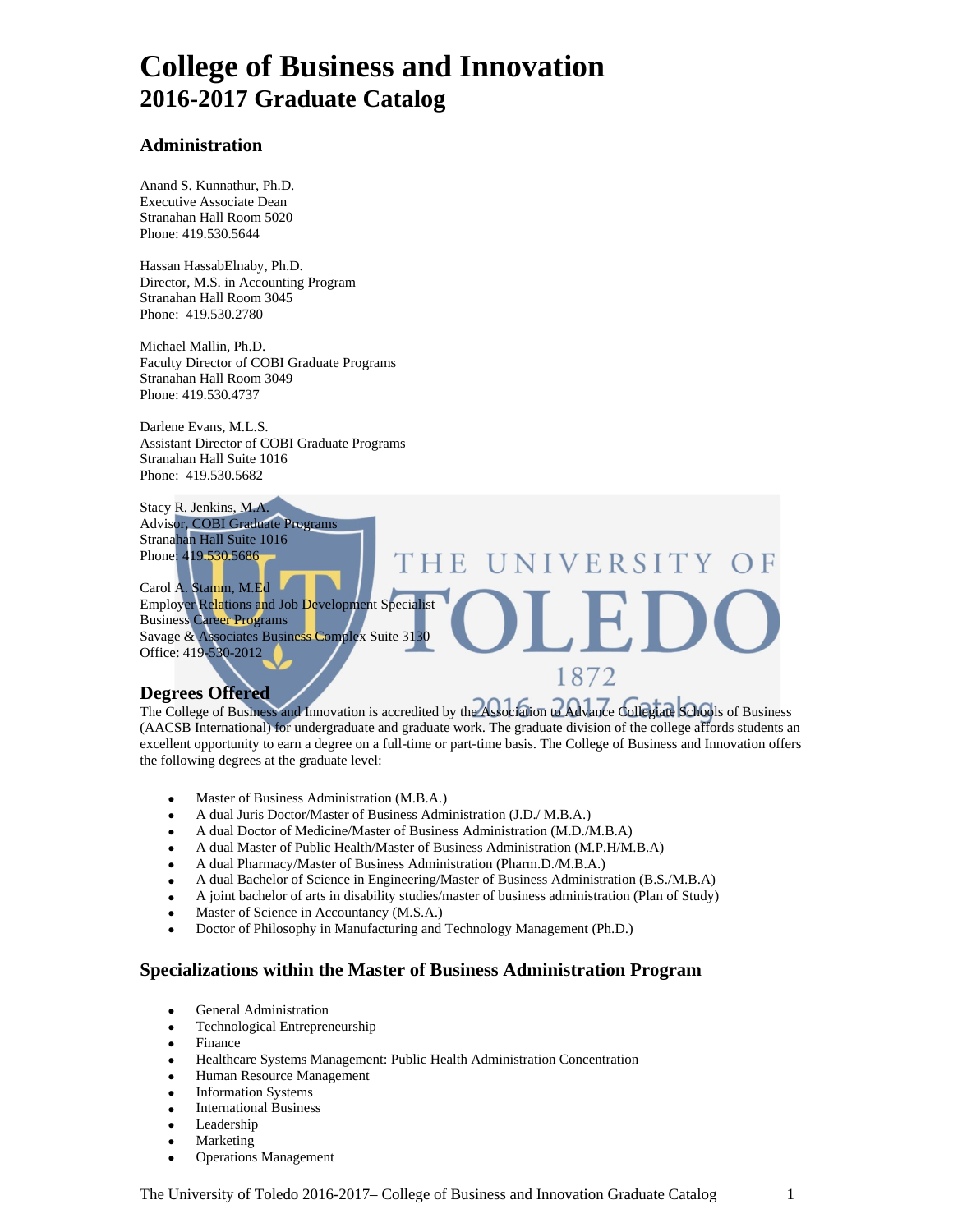## **Admissions Policies**

### **General Requirements**

Refer to the College of Graduate Studies admissions section of this catalog for University of Toledo College of Graduate Studies admissions requirements and classification of graduate students.

### **Admission to Master of Business Administration (M.B.A.) Program**

Admission to the M.B.A. program is available to those students who have completed an undergraduate degree and can demonstrate high promise of success in a graduate business degree program. The college has adopted qualitative admissions standards in which applicants are considered on the basis of their merits, with weight given to the quality of prior academic achievement, the Graduate Management Admissions Test (GMAT) scores, professional experience indicating increased levels of responsibility, and other relevant information that the candidate may share with the admissions committee.

The typical admitted student in the M.B.A. program has at least a 2.7 undergraduate GPA and 450 on the GMAT. However, for admission to the M.B.A. GMAT scores and undergraduate GPA will not be the sole basis for admissions decisions.

The following documents are required for admission to the program:

- 1. Official transcripts from each post-secondary institution attended.
- 2. Official GMAT scores sent directly from the Graduate Management Admissions Council (GMAC) to the College of Graduate Studies. GMAT scores must be no more than five years old. For students applying to the J.D./M.B.A. dual degree program, the LSAT must have been taken within the last three years. **GMAT Waivers** i. Who is eligible for consideration for a GMAT waiver? ii. UT COBI BBA undergrads graduating in Spring 2016 and 3.0 GPA or UT undergrads from another college with a business minor graduating in Spring 2016 and a 3.0 GPA. iii. UT graduates with COBI BBA and 3.0 GPA or UT graduates with business minor and a 3.0 GPA. Graduated in last three years. UT graduates with non-BBA and a 3.3 GPA or UT graduates with non-business minor and a 3.3 GPA. Graduated in last three years. UT graduates with non-business graduate degree and a 3.3 GPA. Graduated in last three years. vi. Any candidate with a bachelor's degree; a 3.0 GPA; and significant, relevant and progressive work experience (deemed acceptable by COBI Graduate Programs Office and COBI Executive Associate Dean). b. Inquirers must have completed the online application for enrollment in the term in which they are requesting the GMAT waiver. c. The GMAT waiver will be valid for the term of admission per the online application.
	- i. If the student does not enroll in the original term of admission, they may request that the COBI Graduate Programs Office re-evaluate their GMAT waiver request for the new term of admission.
	- d. This waiver does not apply to graduate assistantships. Applicants who want to be considered for a graduate assistantship, must take the GMAT and score 500 or higher.
	- e. This waiver does not apply to the MSA, EMBA, or global MBA programs.
- 3. Three letters of reference from individuals who know the applicant in a professional capacity.
- 4. The statement of purpose as required on the application for admission.

In the case of students whose native language is not English, a score of at least 550 (paper based), 213 (computer based), or 80 (internet based) on the Test of English as a Foreign Language (TOEFL) is mandatory.

Applications for admission are considered on a rolling basis. However, students are encouraged to submit their applications by the following dates:

Domestic students:

- Fall semester August 1
- Spring semester November 15
- Summer semester April 15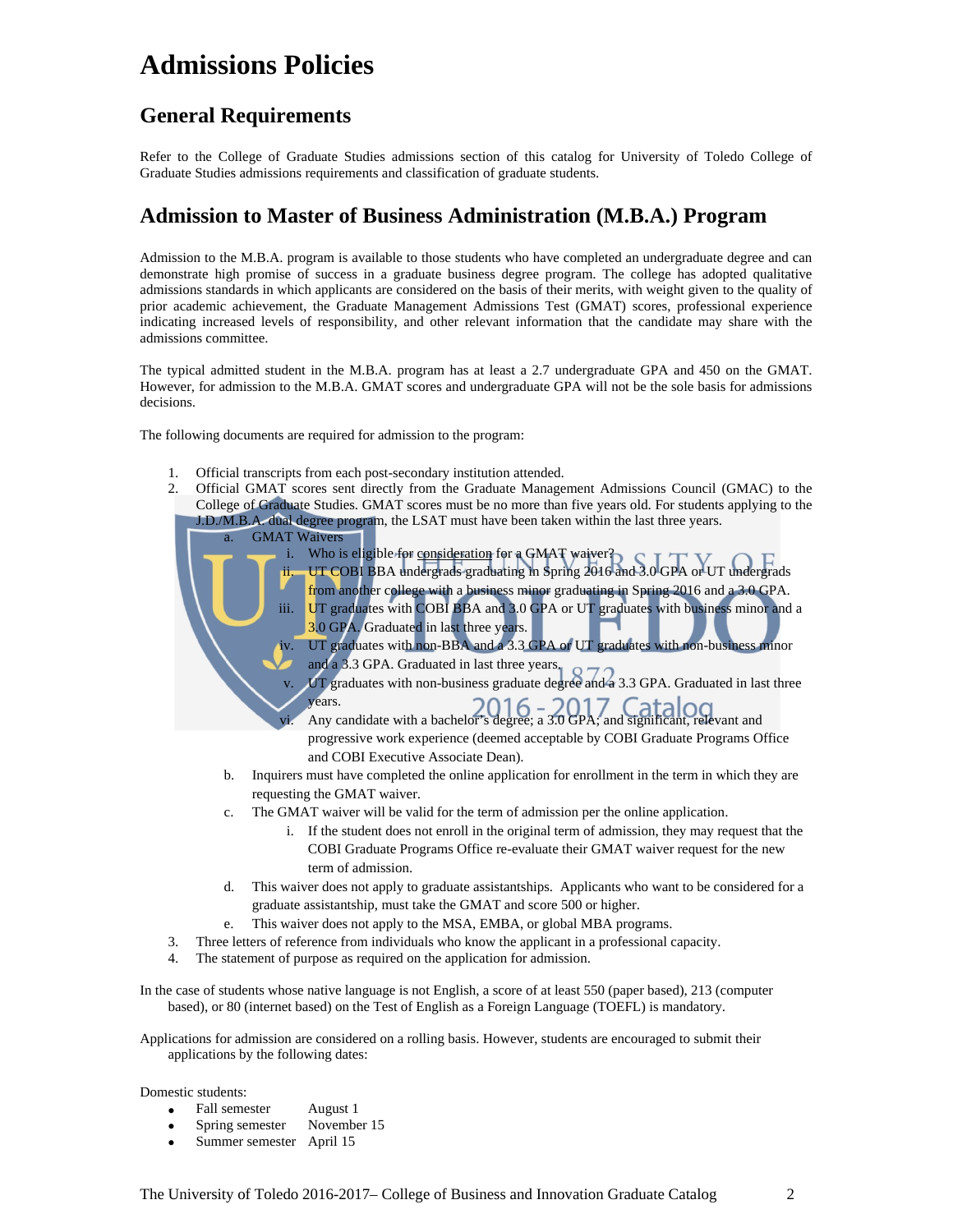International students:

- Fall semester May 1
- Spring semester October 1
- Summer semester March 1

Final admissions decisions will be withheld until the application for admission is complete. No materials submitted to the University will be returned to the applicant.

#### Admission to Joint J.D./M.B.A. Program

Students applying for the J.D./M.B.A. program must have earned a bachelor's degree. A student must apply and be admitted to the College of Law and College of Business and Innovation separately to be admitted to the J.D/M.B.A. dual degree program. The LSAT will be accepted by the College of Business and Innovation in lieu of GMAT scores.

Admission to one program does not guarantee admission to the other program. Refer to the College of Law and M.B.A. sections of this catalog for specific admission standards for each program. Applications for admission to the J.D. program are accepted for fall entry only.

#### Admission to Joint M.D./M.B.A. Program

Students applying for the M.D./M.B.A. program must have earned a bachelor's degree. A student must apply and be admitted to the College of Medicine and Life Sciences and the College of Business and Innovation separately to be admitted to the M.D./M.B.A dual degree program. The MCAT will be accepted by the College of Business and Innovation in lieu of GMAT scores.

Admission to one program does not guarantee admission to the other program. Refer to the College of Medicine and M.B.A. sections of this catalog for specific admission standards for each program. Applications for admission to the M.D. program are accepted for fall entry only.

#### Admission to Joint MPH/M.B.A. Program NIVERSIT  $()$  F

Students applying for the Master of Public Health/M.B.A. dual degree program must have earned a bachelor's degree. A student must apply and be admitted to the College of Medicine and Life Sciences and the College of Business and Innovation separately to be admitted to the MPH/M.B.A dual degree program. If the applicant is required to take the GRE by the MPH Admission Committee, the College of Business and Innovation will accept GRE scores in lieu of the GMAT. If the applicant does not need to take the GRE for admission to the MPH program, the applicant must then take the GMAT examination for admission to the M.B.A. Program. 1872

Admission to one program does not guarantee admission to the other program. Refer to the College of Medicine and Life Sciences and M.B.A. sections of this catalog for specific admission standards for each program.

#### Admission to Joint PharmD./M.B.A. Program

Students applying for the PharmD./M.B.A. program must have earned a bachelor's degree. A student must apply and be admitted to the College of Pharmacy and Pharmaceutical Sciences and the College of Business and Innovation separately to be admitted to the PharmD./M.B.A dual degree program. The PCAT will be accepted by the College of Business and Innovation in lieu of GMAT scores.

Admission to one program does not guarantee admission to the other program. Refer to the College of Pharmacy and Pharmaceutical Science and M.B.A. sections of this catalog for specific admission standards for each program.

### Admission to Joint B.S./M.B.A. Degree Program

The College of Business and Innovation in conjunction with the College of Engineering offers a program whereby qualified students can earn simultaneously both a B.S. in engineering and an M.B.A. This program provides a unique opportunity to combine business and engineering skills to prepare graduates for global competitiveness. It supports the mission of the College of Business and Innovation to prepare corporate leaders for the future. The program should be particularly attractive to students interested in starting their own companies or those who want to develop an appreciation for how engineering and business complement each other.

This program will allow engineering students in their final two semesters of study to begin taking M.B.A. courses while completing their B.S. This arrangement should reduce the time it takes a student to receive both degrees by a year. The business undergraduate prerequisites can be satisfied as part of the undergraduate curriculum.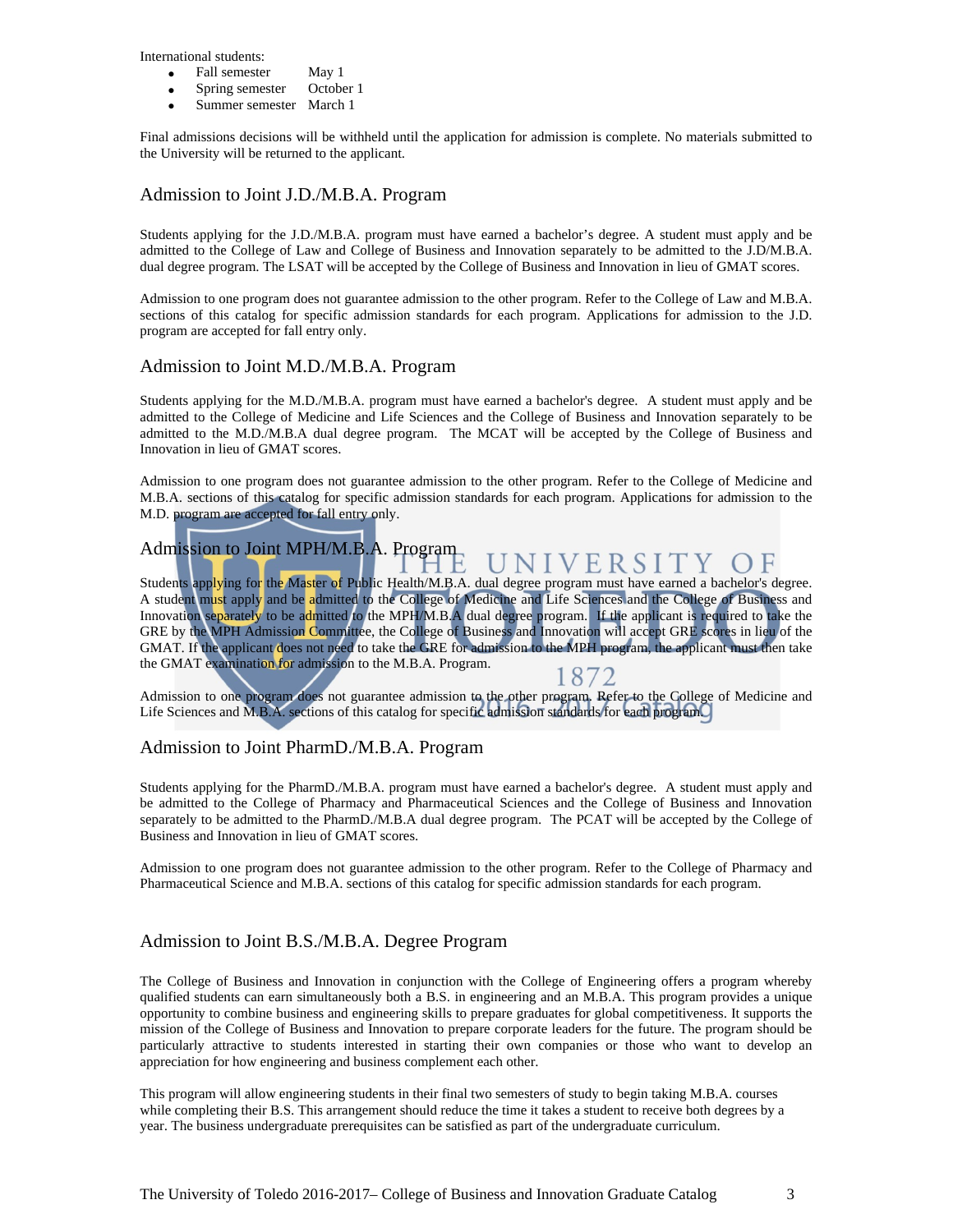Students who wish to pursue the program should make this known to the senior associate dean for undergraduate studies in the College of Engineering by the end of their sophomore year. Interested students will take the GMAT at the end of their junior year and should apply for admission to the program to the College of Graduate Studies before the fall of their senior year. To be admitted to the program, students must have senior standing, score a minimum of 450 on the GMAT, and have at least a 3.0 cumulative GPA. Undergraduate requirements for the general business minor must also be completed. Upon admission to the program by the College of Graduate Studies, the College of Business and Innovation and the College of Engineering, students will be take graduate courses while simultaneously completing the requirements for the B.S. in engineering.

Students' special status must be tracked by the Office of Student Retention and Academic Success to assure AACSB compliance and to assure the B.S. degree is granted prior to graduating with the M.B.A.

### **Admission to Executive Master of Business Administration (E.M.B.A.) Program**

The E.M.B.A. program is designed for executives and professionals with a minimum of three to five years of management or professional experience. The E.M.B.A. Admissions Committee seeks candidates with proven leadership potential. The following documents are required for admission to the program:

- 1. Official transcripts from each post-secondary institution attended.
- 2. Official GMAT\* scores sent directly from the Graduate Management Admissions Council (GMAC) to the College of Graduate Studies. GMAT scores must be no more than five years old.
- 3. A current resume to allow the Admissions Committee the opportunity to assess the individual's work experience.
- 4. Employer nomination form and two letters of recommendation from individuals who know the applicant in a professional capacity, one of which must be from the applicant's employer. The employer nomination form must be completed by someone other than those completing the letters of recommendation. Self-employed applicants may substitute the employer nomination with a third professional reference.
- 5. In the case of students whose native language is not English, a score of at least 550 (paper based), 213 (computer based), or 80 (internet based) on the Test of English as a Foreign Language (TOEFL) is mandatory.<sup>\*\*</sup>

\* The GMAT can be waived for applicants with sufficient supervisory experience

\*\* The TOEFL can be waived for applicants who are permanent residents and have worked in the US for more than one year provided the E.M.B.A. Admissions Committee determines the applicants' language proficiency. If an applicant to the E.M.B.A. program is on an F1 or J1 visa, they must provide passing TOEFL scores unless there is evidence of an earned US degree. 016 - 2017 atalog

All applicants to the E.M.B.A. program are also required to interview with the Admissions Committee. The interview will take place once the application for admission has been completed. Applications for admission are considered on a rolling basis for fall entry only. Final admissions decisions will be withheld until the application for admission is complete. No materials submitted to the University will be returned to the applicant.

### **Admission to Master of Science in Accounting (M.S.A.) Program**

All decisions regarding admissions to the M.S.A. program are made through the office of the director of graduate programs in accounting. Admission to the M.S.A. program is available for those students who demonstrate high promise of success in a graduate program. All applicants are considered on the basis of their merit with weight given to the quality of prior academic achievement, GMAT test scores, professional experience, and other relevant information. The following documents are required for admission to the program:

- 1. Official transcripts from each post-secondary institution attended.
- 2. Official GMAT scores sent directly from the Graduate Management Admissions Council (GMAC) to the College of Graduate Studies. The minimum GMAT score is 500, must be no more than five years old.\*
- 3. Most recent resume or curriculum vitae including contact information for two references (name, title, place of employment, phone number and e-mail address).In the case of students whose native language is not English, a score of at least 550 (paper based), 213 (computer based), or 80 (internet based) on the Test of English as a Foreign Language (TOEFL).

Applications for admission are considered on a rolling basis. However, students are encouraged to submit their applications by the following dates: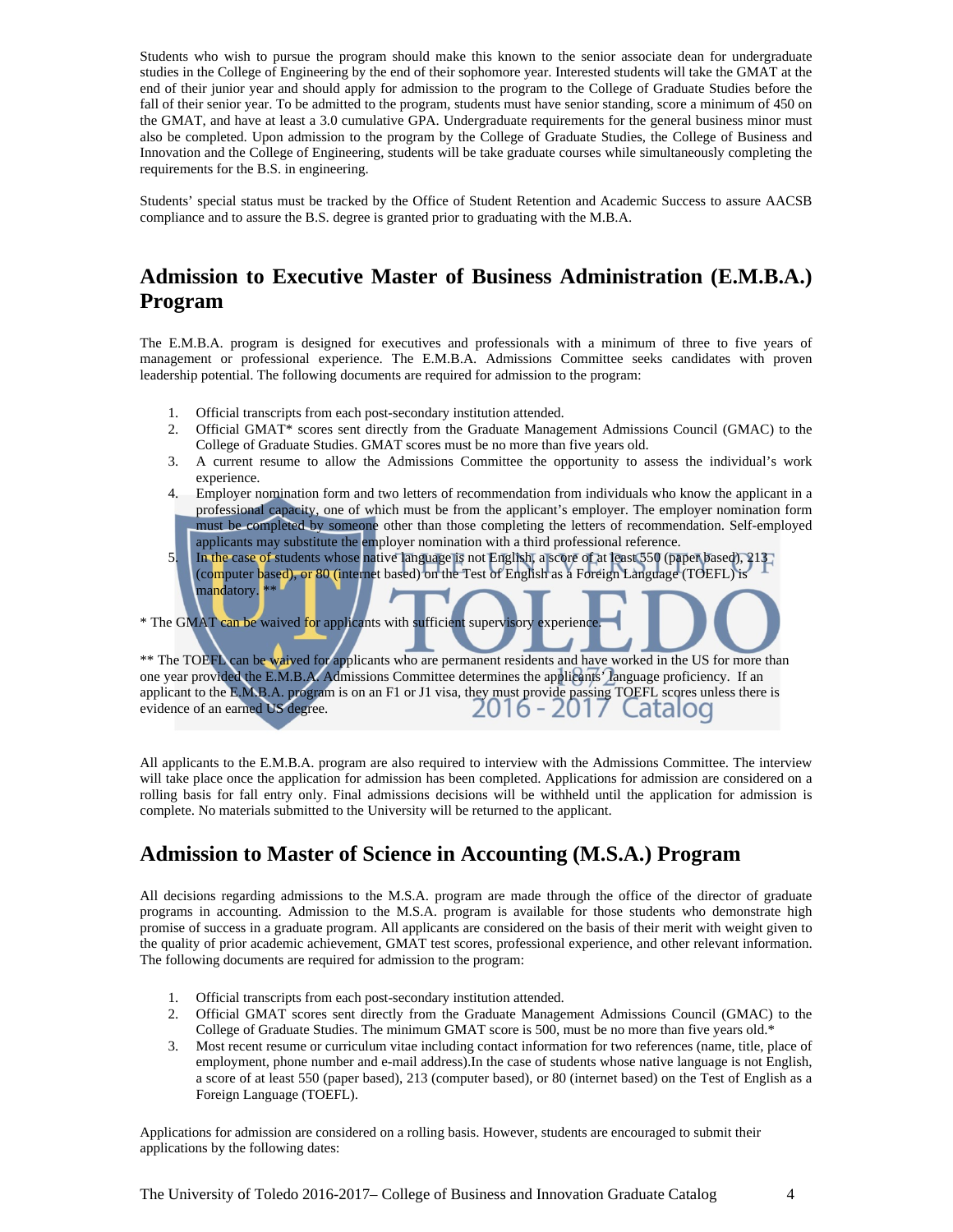Domestic students:

- Fall semester August 1
- Spring semester November 15
- Summer semester April 15

International students:

- Fall semester May 1
- Spring semester October 1
- Summer semester March 1

Final admissions decisions will be withheld until the application for admission is complete. No materials submitted to the University will be returned to the applicant. The M.S.A. program admits students to the program on a rolling admissions basis.

\* The GMAT may be waived for applicants who have earned a:

- 1. BBA from UT (minimum 3.00 GPA) within the last ten years , or
- 2. MBA or master in economics (minimum 3.00 GPA), or
- 3. Active CPA/CMA. Or passed the CPA/CMA exam within the last ten years

### **Admission to Doctor of Philosophy in Manufacturing and Technology Management (Ph.D.) Program\***

Applicants with a master's degree in a technical field or business are preferred. Applicants with a bachelor's degree in a technical field or business may also be considered. Letters of reference from college faculty or employers acquainted with the student's character and ability, and official transcripts of all prior college work must be supplied. Applicants are expected to demonstrate preparation for, and a high promise of, success in the doctoral program.

The following will be considered in evaluating an application to the Ph.D. program on an individual basis  $\bigcirc\, F$ 

- The student's undergraduate and graduate record with general academic performance, as well as the trend and comparison of grades over a period of time;
- The student's verbal, quantitative and total scores on the GMAT (in certain cases, depending on the academic background of the student, GRE scores may be substituted for GMAT scores);
- Evidence of the ability to do research (publications, presentations, etc.); Statement of purpose explaining why the student wants to pursue a Ph.D. in manufacturing and technology management; management;
- Three letters of reference;
- Appropriate experience;

## 2016 - 2017 Catalog

• And, in the case of students whose native language is not English, acceptable performance on the TOEFL is mandatory.

It is to be stressed that, although GMAT and GPA are important, they alone will not be the basis of admissions decisions. While students may come from many academic disciplines, those students with bachelor's degrees in fields other than business may require more than 93 semester hours in order to satisfy prerequisite and business foundations course requirements. **Students admitted to the Ph.D. program will not receive graduate credit for any undergraduate courses they take.**

A student should take the Ph.D. comprehensive examination as soon as he/she and his/her adviser believes the student has mastered all the required subject areas and completed all course work. The format and other details of the examination are given in the handbook for Ph.D. students and are available on-line. Following successful completion of the comprehensive examination, the student is admitted to candidacy for the Ph.D. and undertakes dissertation research. The student is responsible for initiating the application to candidacy on a form available from the College of Graduate Studies.

When a student enters the program, the Ph.D. program director will help the student in preparing a plan of study. Each student will be assigned a faculty adviser by the Ph.D. program director at the time of admission During this first year of study, the student will choose an adviser who will assist the student in choosing a dissertation topic, forming a dissertation committee and in other matters concerning the program. More information is available at: [http://www.utoledo.edu/business/PHD/index.html.](http://www.utoledo.edu/business/PHD/index.html)

\*No new students are being accepted into this program at the present time.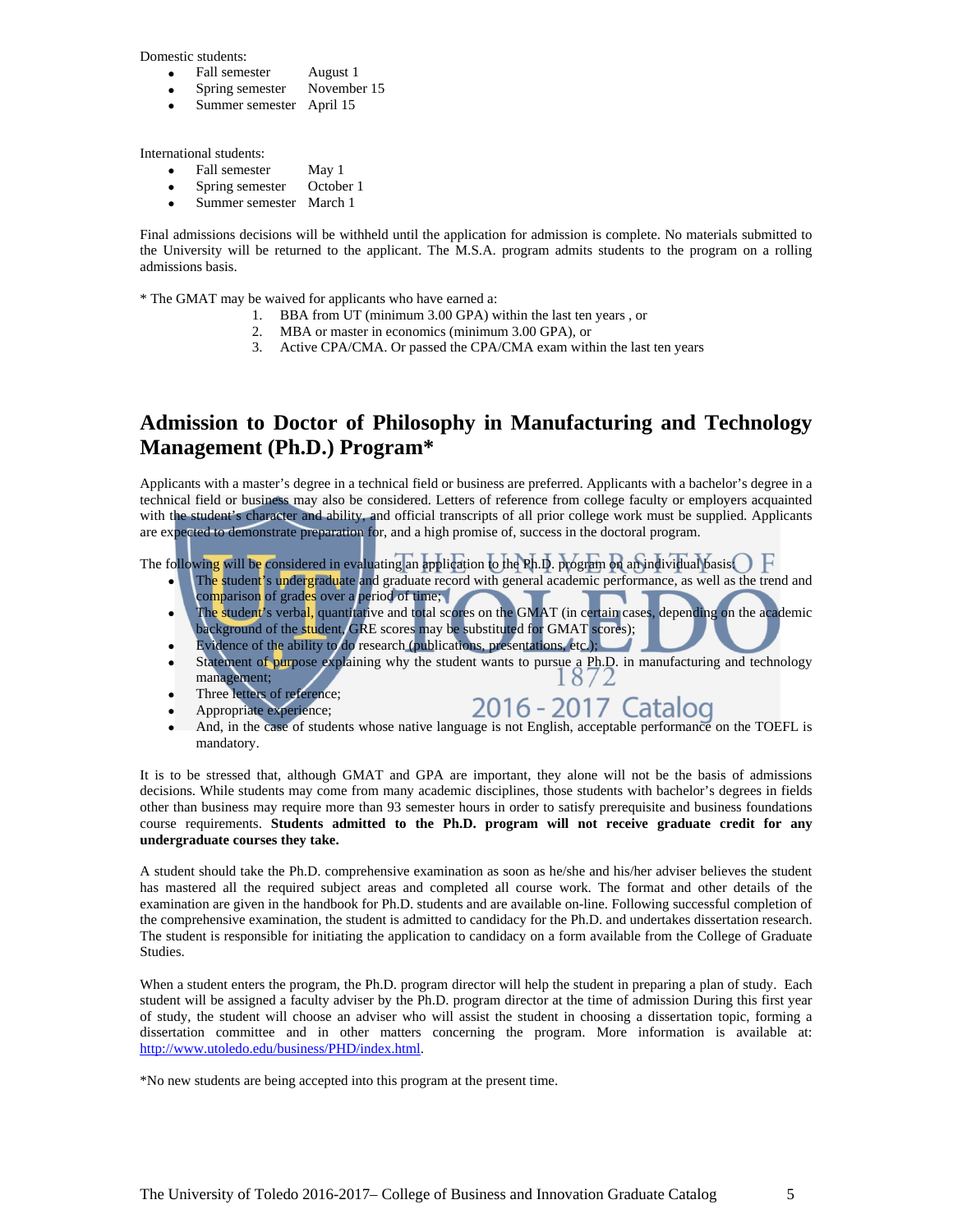## **Academic Policies**

### **General Requirements**

Refer to the general College of Graduate Studies section of this catalog for general academic policies that apply to all graduate students in areas such as advising, minimum enrollment, dishonesty, grievance, and probation and dismissal.

### **Academic Advising**

Advising for the M.B.A. program is available in the Graduate Programs Office located in Stranahan Hall Suite 1016. Advising for the E.M.B.A., M.S.A. and Ph.D. programs is conducted by the respective program director. Students are encouraged to meet with an adviser regularly. Academic Advisors are here to assist with student concerns related to academics, policies and procedures, academic planning, and graduation. Academic Advisors, at times, may also provide referrals for services. While Academic Advisors are here to assist with students as needed, each student is ultimately responsible for correct and timely completion of degree requirements.

The Degree Audit Reporting System (DARS) is an automated record that contains all of a student's graduation requirements and tracks that student's progress toward meeting those requirements. Degree audits are available to students online through the myUT portal Student Self-Service. Students are encouraged to keep current degree audits for their personal use and to discuss their degree audits with their Academic Advisors.

Students interested in changing their major or program are encouraged to meet with their Academic Advisor to discuss how the change will impact program requirements, timely completion, and career aspirations.

### **Financial Assistance**

Each year the College of Business and Innovation (COBI) offers Graduate Assistantships to a very small percentage of students with a history of academic excellence. Awards are based upon scholastic achievement, work experience, research experience and extracurricular activities. They are not based on financial need. Priority decisions for the academic year awards (Fall/Spring) are awarded to applicants who apply by the March 1<sup>st</sup> deadline date. Priority decisions for partial year awards (Spring) are awarded to applicants who apply by the October 1<sup>st</sup> deadline date.

Graduate Assistantships may include a tuition waiver for up to 9 credit hours for each Fall and Spring semesters. Most Graduate Assistantship awards do not cover Summer semesters. Students may submit a Graduate Assistantship application with their program application through the College of Graduate Studies or submit a Graduate Assistantship application to the Graduate Programs Office. Department of Accounting for M.S.A. students also accepts separate Graduate Assistantship applications. Graduate Assistantships are awarded to qualified Ph.D. students upon admission to the Ph.D. program.

### **Transfer Students**

Students who have taken graduate course work at another AACSB-accredited university or from another college at The University of Toledo may, upon recommendation of the appropriate Department Chair and Executive Associate Dean for Graduate Studies, be permitted to transfer up to twelve semester hours, not to exceed one-third of the hours required for the graduate degree, of business-related course work toward the M.B.A. or M.S.A. A grade of B or higher must be achieved in order to transfer any graduate courses, and the transferred credit must not have been applied in whole or in part toward any other degree or certificate from another university. Students must hold regular admission status and be actively pursuing a graduate degree before requesting transfer credit. Transfer credits must have been earned within the period of six years immediately preceding the time the degree is awarded.

### **Student Academic Conduct and Academic Grievance**

Issues related to charges of student academic misconduct or disputes as to final course grades and or program dismissal, and the procedures for resolving such issues are set forth by the specific language of the College of Business and Innovation Code of Student Academic Conduct and the procedures for resolution of such issues in the College of Business and Innovation Student Academic Grievance Procedure. Procedural guidelines are located on the college's web site.

College of Business and Innovation Code of Student Academic Conduct: <http://www.utoledo.edu/business/COBI/COBIDocs/CodeOfAcademicConduct.pdf>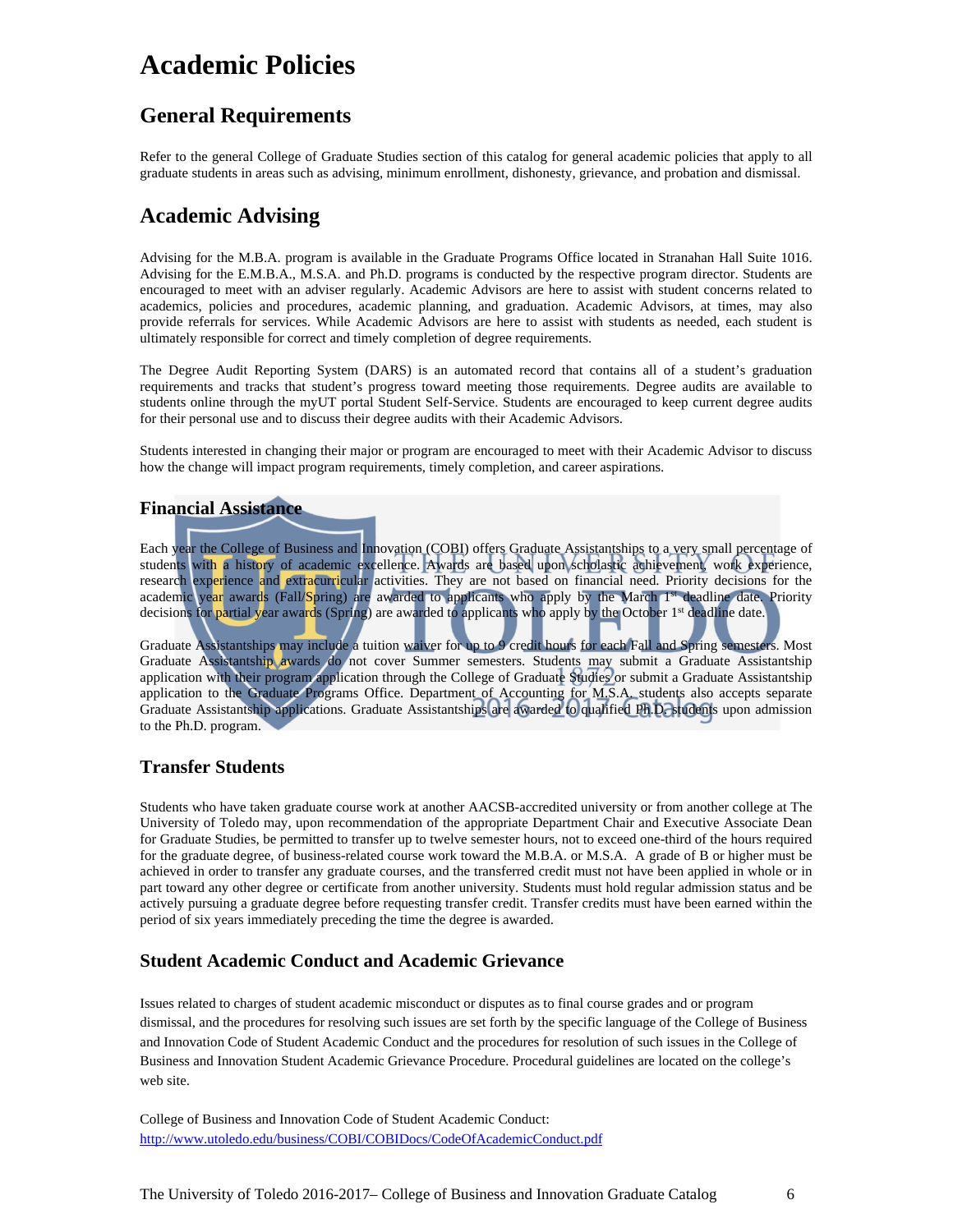College of Business and Innovation Student Academic Grievance Procedure: <http://www.utoledo.edu/business/COBI/COBIDocs/GrievanceProcedure.pdf>

Student Grievance Form: <http://www.utoledo.edu/business/COBI/COBIDocs/StudentGrievanceForm.pdf>

[UT-Graduate Academic policies](http://www.utoledo.edu/policies/academic/graduate/)

#### **Academic Probation and Dismissal**

Graduate students whose cumulative GPA falls below 3.0 during any semester will be automatically placed on academic probation. Full-time students on academic program will have at most two semesters to meet the cumulative GPA standard. A student failing to meet the standard will be subject to dismissal. A part-time student on academic probation will be required to meet the GPA standard after 18 additional credit hours of graduate coursework. Students are required to meet with their Advisor to develop a plan of action to improve their GPA.

A grade of C (2.0) is the minimum passing grade for graduate courses. Grades of below C will continue to be counted in calculating the cumulative grade point average. Students are not permitted to exceed two courses, for a maximum of 12 credit hours, of course retakes. Both the original and the repeated grades will appear on the transcript and will be calculated into the cumulative GPA. Grade deletion is not an option at the graduate level.

Students who are subjected to Academic Dismissal must sit out for minimum of two calendar years prior to seeking program readmission. A student may exercise the graduate academic fresh start option by submission of a petition to the Vice Provost for Graduate Affairs and Dean of the Graduate College once the student is readmitted and successfully completes 12 credit hours (not to exceed three semesters) with a grade of B (3.0) or higher in each courses. Academic Fresh start will remove the graduate cumulative grade point average for all grades earned under the student's prior enrollment at the University of Toledo. All University of Toledo grades will remain on the student's official, permanent academic record.

# **Readmission**

The readmission process is required for graduate students who have not registered for one calendar year or more and wish to complete the program to which they were previously admitted or those who wish to return from an approved leave of absence. Students need to work with their Advisor to prepare the materials required to complete the readmission application. All required readmission materials must be completed and approved through the College of Business and Innovation before the application will be reviewed by the Graduate College. Admissibility and catalog eligibility will be determined during this process. Upon review and approval, the matriculation will be reopened and notification sent to both the student and Advisor by the Graduate College. A fee of \$50 is assessed for the readmission process. This fee is applied to the student account at the time the readmission process is completed.

Students who have exceeded the original time limit for degree (6 years) at the time of completing the readmission process will have to seek either: Continuation of Matriculation for Degree (one year extension) or Request for Time Extension & Course Recertification (beyond one year). Students will work with their Academic Advisor to complete the additional request.

### **Graduation**

When students are nearing the completion of their program, they must file an application to graduate by the posted deadline dates through the College of Graduate Studies or online through myUT portal. The College of Graduate Studies will verify that all requirements have been satisfied before notification will be sent to the Registrar's Office of degree completion. Students are encouraged to work closely with their Academic Advisor to ensure all degree requirements have been met. Students are also encouraged to review the Master's Students Degree Completion Requirements on the College of Graduate Studies website.

University commencement is held twice per year: Spring and Fall. Summer graduates are invited to participate in either the Fall or Spring commencement however, Summer graduates will be included in the Fall commencement program.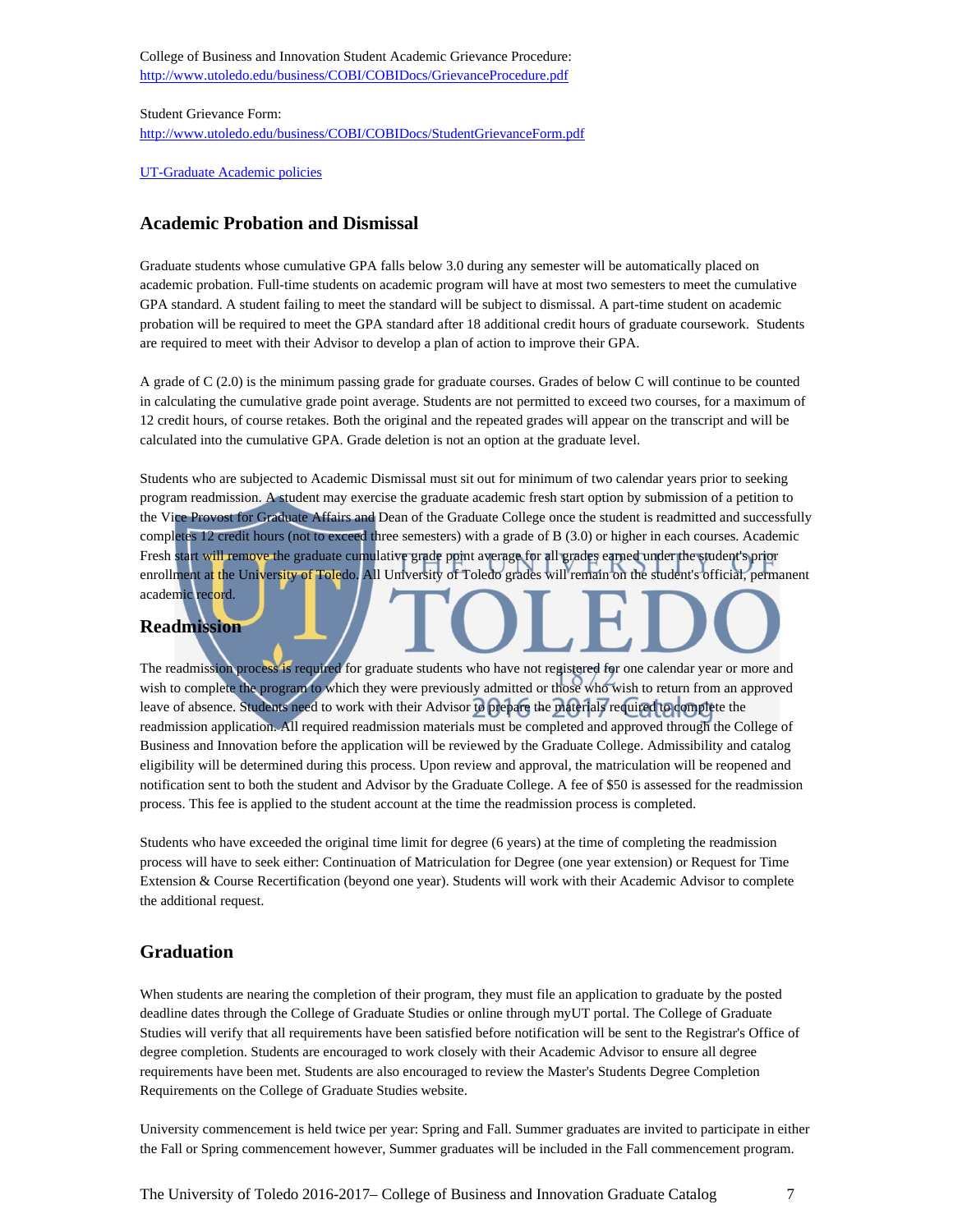The College of Business and Innovation convocation ceremony is a more personal ceremony reserved for College of Business and Innovation students only. Convocation is held in Spring semester only. This is a ticketed event with limited guest seating. Students are expected to dress in academic regalia and will be individually recognized on stage.

## **Degree Requirements**

### **GPA and Grade Requirements**

Students in all graduate degree programs at the University of Toledo must complete all requirements for their program of study with at least a 3.0 (4.0 scale) cumulative GPA at the graduate level. All courses that count towards a graduate degree must be passed with a grade of C or better. There are no grade re-calculations at the graduate level; as such, repeated courses will have both grades included in the cumulative GPA calculation.

### **Master of Business Administration (M.B.A.)**

The M.B.A. degree is granted to students who satisfactorily complete a minimum of 33 semester hours at the 6000 level in the College of Business and Innovation. The length of the program will vary depending upon the nature of the undergraduate degree. The program consists of a common body of knowledge (18 hours), core (24 hours) and elective (9 - 12 hours) courses. Any or all common body of knowledge courses may be waived for equivalent coverage at the undergraduate or graduate level with a grade of C or better.

### **Master of Science in Accounting (M.S.A.)**

The Master of Science in Accounting degree is granted to students who satisfactorily complete a minimum of 30 semester hours at the 6000-level in the College of Business and Innovation. The M.S.A. program is designed to prepare students for a professional career in accounting and to fulfill the requirements to sit for the Uniform CPA Exam in the state of Ohio. Candidates without a background in accounting can be admitted to the program but will be required to take additional courses.

#### **Doctor of Philosophy in Manufacturing and Technology Management (Ph.D.)** 1872

The program requires at least 93 semester hours of study beyond the baccalaureate. For a full-time student with only a bachelor's degree, the course requirements before entering the dissertation stage can be completed in three years. Fulltime students with an M.B.A. or a relevant M.S. degree should be able to complete the course work in two years before entering the dissertation stage. During the first year, the students without prior appropriate undergraduate or graduate work in business or engineering will acquire the foundation knowledge in business, engineering and manufacturing technology. Course waivers are possible at the foundation stage by passing competency examinations in appropriate areas.

## **Programs of Study**

### **Master of Business Administration (M.B.A.)**

Common Body of Knowledge (18 hours maximum)

These courses represent the minimum background required of students prior to taking 6000-level courses in the M.B.A. program. Students admitted to the M.B.A. program can meet the requirements by taking the 5000-level courses or by proficiency examination. If a student can demonstrate that he/she has completed equivalent course work at the undergraduate level prior to admission to the M.B.A. program and has earned a grade of C (2.0) or better in the course(s), the corresponding 5000-level course may be waived. Once admitted to the M.B.A. program, students may not take an undergraduate course and apply that course towards credit for 5000-level requirements.

| ACCT        | 5000 | Financial & Managerial Accounting       |
|-------------|------|-----------------------------------------|
| <b>FINA</b> | 5210 | <b>Economics for Business Decisions</b> |
| <b>FINA</b> | 5310 | <b>Managerial Finance</b>               |
| <b>MKTG</b> | 5410 | <b>Marketing Systems</b>                |

The University of Toledo 2016-2017– College of Business and Innovation Graduate Catalog 8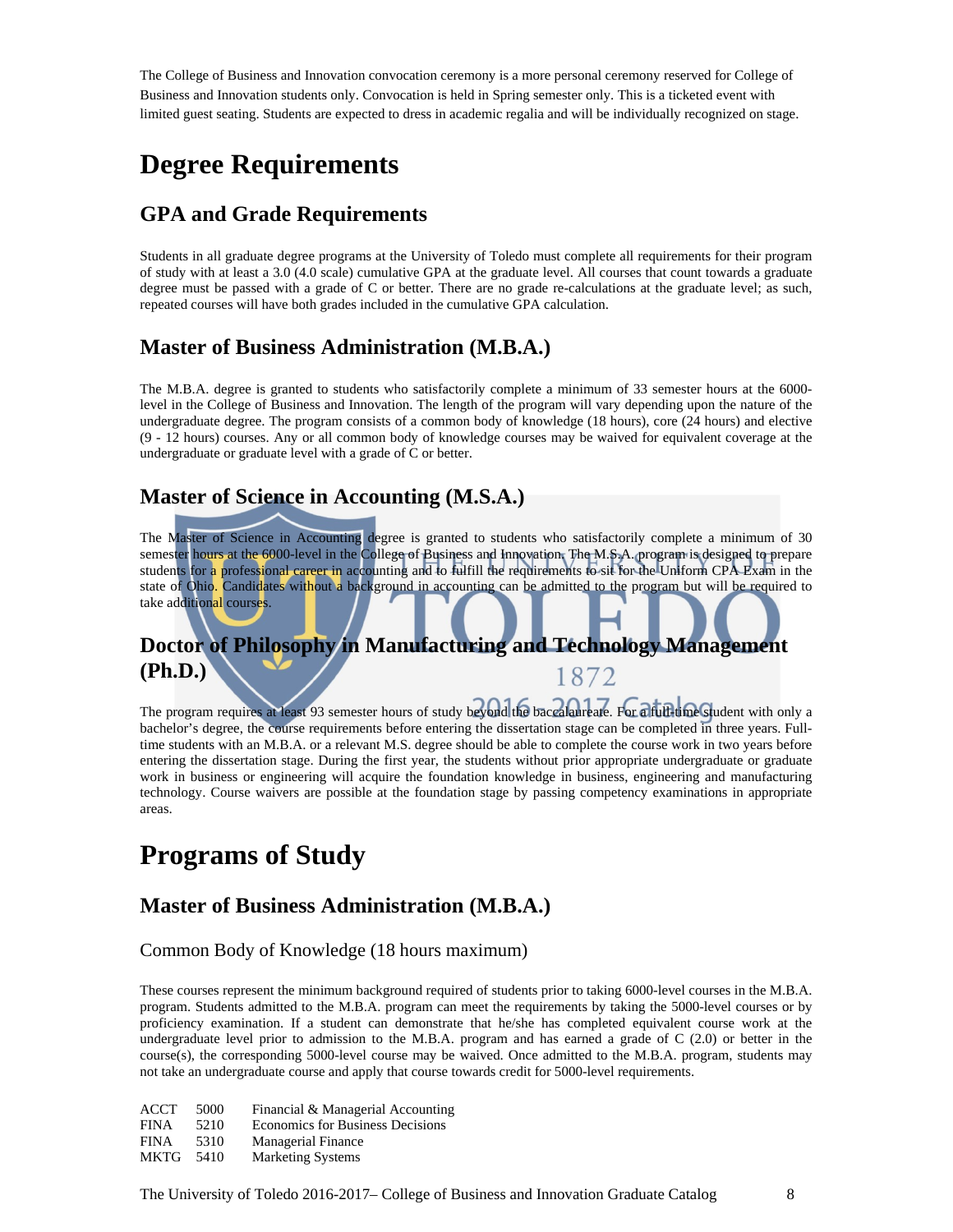| OPMT | 5510 | <b>Applied Business Statistics</b> |
|------|------|------------------------------------|
|------|------|------------------------------------|

OPMT 5520 Analysis of Manufacturing and Service Systems

#### M.B.A. Core (24 hours)

These courses are required of all students. They are reflective of business techniques, methodology and processes, and are designed to be cross-functional and integrative.

| <b>BUAD</b> | 6100 | <b>Accounting for Strategic Decisions</b> |
|-------------|------|-------------------------------------------|
| <b>BUAD</b> | 6200 | Corporate Finance                         |
| <b>BUAD</b> | 6300 | Strategic Marketing & Analysis            |
| <b>BUAD</b> | 6400 | <b>Results-Based Management</b>           |
| <b>BUAD</b> | 6500 | <b>International Business</b>             |
| <b>BUAD</b> | 6600 | Supply Chain Management                   |
| <b>BUAD</b> | 6800 | Information Technology & E-Business       |
| <b>BUAD</b> | 6900 | <b>Strategic Management Capstone</b>      |

Students who complete three or more undergraduate level courses in a functional area at an AACSB-accredited business school are eligible and encouraged to replace the corresponding 6000-level core class with an M.B.A. elective of their choice.

#### Elective Courses (Minimum 9 hours)

Each student may select up to two majors. The substitution of any courses for a major requires the written approval of the appropriate Department Chair. No more than one independent study/research paper (three hours) may be taken in lieu of a course to fulfill a specialization requirement, and no more than one course will be allowed to count towards two majors in the M.B.A. program.

### **Areas of Specialization (Majors)** NIVERSITY  $E$ **General Administration**

The General Administration major is designed for students who want the added flexibility of taking courses in a variety of areas. The General Administration major is completed by taking three 6000-level M.B.A. electives within the College of Business and Innovation. Students are not permitted to take PUBH courses toward the General Administration major.

2016 - 2017 Catalog

#### **Technological Entrepreneurship**

The Technological Entrepreneurship major provides students with the background necessary to establish and effectively run their own business. Students majoring in Technological Entrepreneurship must complete all of the following courses.

| EFSB | 6590 | <b>New Venture Creation</b>     |
|------|------|---------------------------------|
| EFSB | 6690 | <b>Tech Commercialization</b>   |
| EFSB | 6790 | Venture Capital Finance         |
| EFSB | 6800 | <b>Small Business Practicum</b> |

#### **Finance**

The Finance major provides students with a background in all major areas of finance including corporate finance, investments and portfolio management, and financial institutions and markets. Students majoring in Finance must choose three of the following courses.

| <b>FINA 6130</b> | <b>Advanced Corporate Finance</b>          |
|------------------|--------------------------------------------|
| <b>FINA 6140</b> | Investments & Securities Analysis          |
| <b>FINA 6150</b> | Financial Institutions & Markets           |
| <b>FINA 6340</b> | <b>Derivative Securities</b>               |
| <b>FINA 6370</b> | <b>International Financial Management</b>  |
| <b>FINA 6480</b> | <b>Student Managed Portfolio Practicum</b> |
| <b>FINA 6840</b> | <b>Small Business Finance</b>              |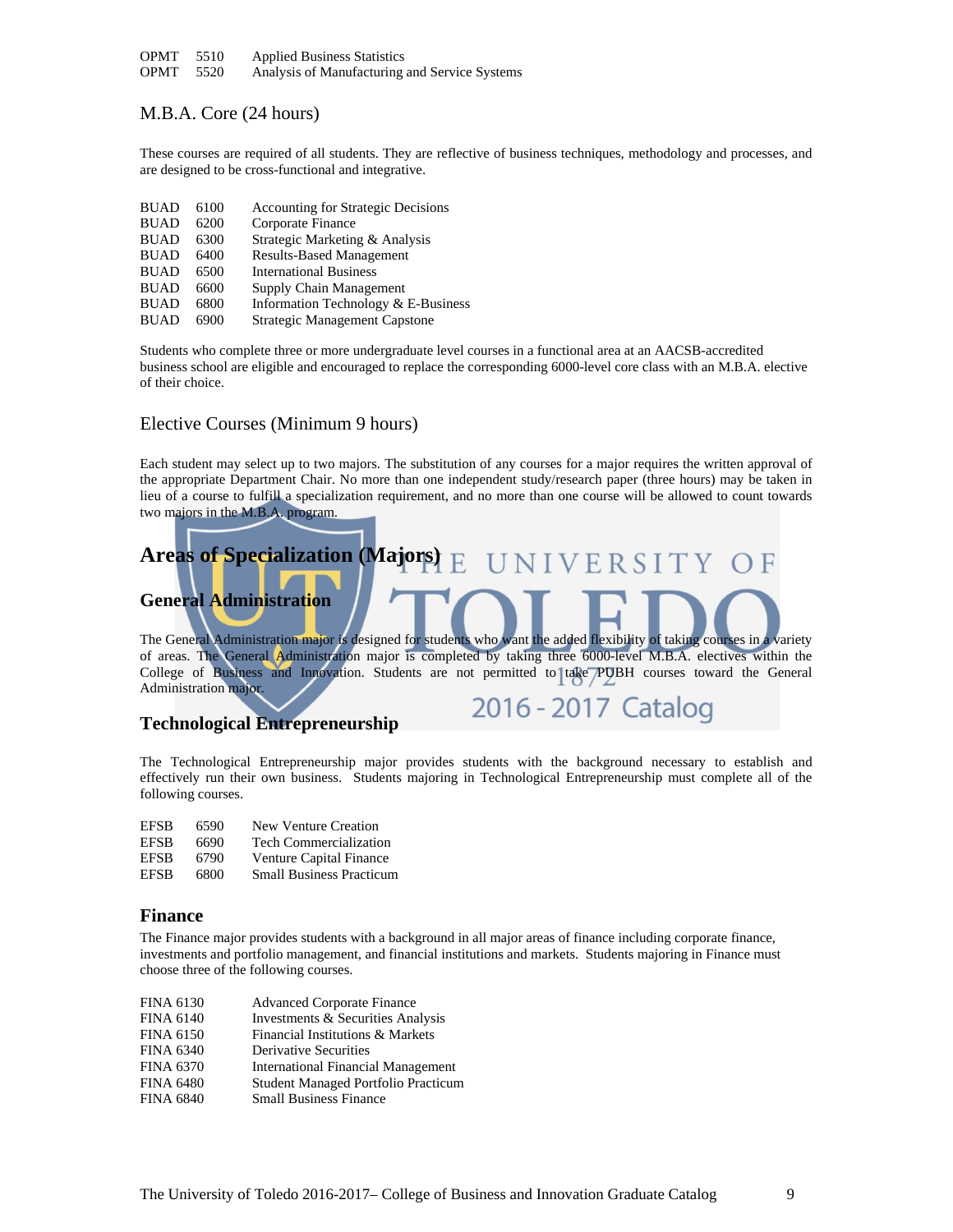#### **Healthcare Systems Management**

The Healthcare Systems Management major with a concentration in Public Health Administration is designed for students who intend to seek or continue managerial careers in healthcare administration. Students in this major are required to meet with their Academic Advisor prior to registering for PUBH courses denoted as BGSU courses to complete the Graduate Concurrent Enrollment Program form. Students are responsible for fees for BGSU courses paid directly to BGSU. Students are not able to apply any of these courses towards the General Administration major. Students majoring in Healthcare Systems Management: Public Health Administration concentration must complete all of the following courses.

PUBH 6010 Public Health Epidemiology PUBH 6040 Public Health Administration (BGSU) PUBH 6050 Introduction to Environmental Health PUBH 6640 Issues in Public Health

#### **Human Resource Management**

The Human Resource Management major is designed both for students who intend to seek or continue managerial careers in human resources, and for those who are seeking more general leadership positions, but need to understand approaches to attracting, retaining, compensating, motivating and managing employees in contemporary organizations.

Students are required to successfully complete HURM 6700, Human Resource Management, or its equivalent, by completing either an undergraduate degree in Human Resource Management from an AACSB-accredited school, or by certification through the Human Resource Certification Institute (e.g. PHR, SPHR).

In addition to HURM 6700 (typically offered summer and fall terms), students majoring in Human Resource Management must choose three additional courses of the following.

| <b>HURM</b> | 6710 | <b>Employment and Labor Law</b>                                          |
|-------------|------|--------------------------------------------------------------------------|
| <b>HURM</b> | 6720 | Advanced Negotiation and Conflict Resolution $\bigvee_{k} V E R S T T Y$ |
| <b>HURM</b> | 6730 | Performance Management                                                   |
| <b>HURM</b> | 6750 | <b>Current Topics in HURM</b>                                            |
| <b>HURM</b> | 6760 | <b>Talent Management</b>                                                 |
|             |      | <b>Information Systems</b>                                               |

The Information Systems major provides the student with a managerial overview of computers and information systems. Emphasis is placed on the role and function of the computer as a managerial tool to store, process, analyze and present information. Students majoring in Information Systems must choose three of the following courses.

| <b>INFS</b> | 6610 | Info Storage & Retrieval Structures |
|-------------|------|-------------------------------------|
|-------------|------|-------------------------------------|

- INFS 6560 System Analysis & Design (prerequisite BUAD 6800)
- 6810 Network Communications<br>6930 Contemporary Topics (Ren
- INFS 6930 Contemporary Topics (Repeatable with separate topics)

Note: At the time of publication, additional courses in Enterprise Resource Planning and Information Systems Security were in the final stages of approval. Once approved, these courses may be used as additional electives. Contact your advisor for more information.

#### **International Business**

The International Business major provides training for entry in careers in corporations with a global orientation, particularly multinational corporations, export-import firms, banks, transportation and logistics, and government and international agencies involved in international trade, finance and economic development. Students majoring in International Business must complete both:

Required: IBUS 6360 Management of Multinational Firms (Fall) MKTG 6400 International Marketing  $(Spring)^b$ 

Students must also choose one of the following courses: IBUS 6100 Study Abroad (Spring) FINA 6370 International Financial Management MKTG 6250 Global Sales & Strategic Account Management (Spring)<sup>b</sup> MKTG 6980 Special Topics (Varies; please consult an advisor as to appropriateness of topic in international setting)

The University of Toledo 2016-2017– College of Business and Innovation Graduate Catalog 10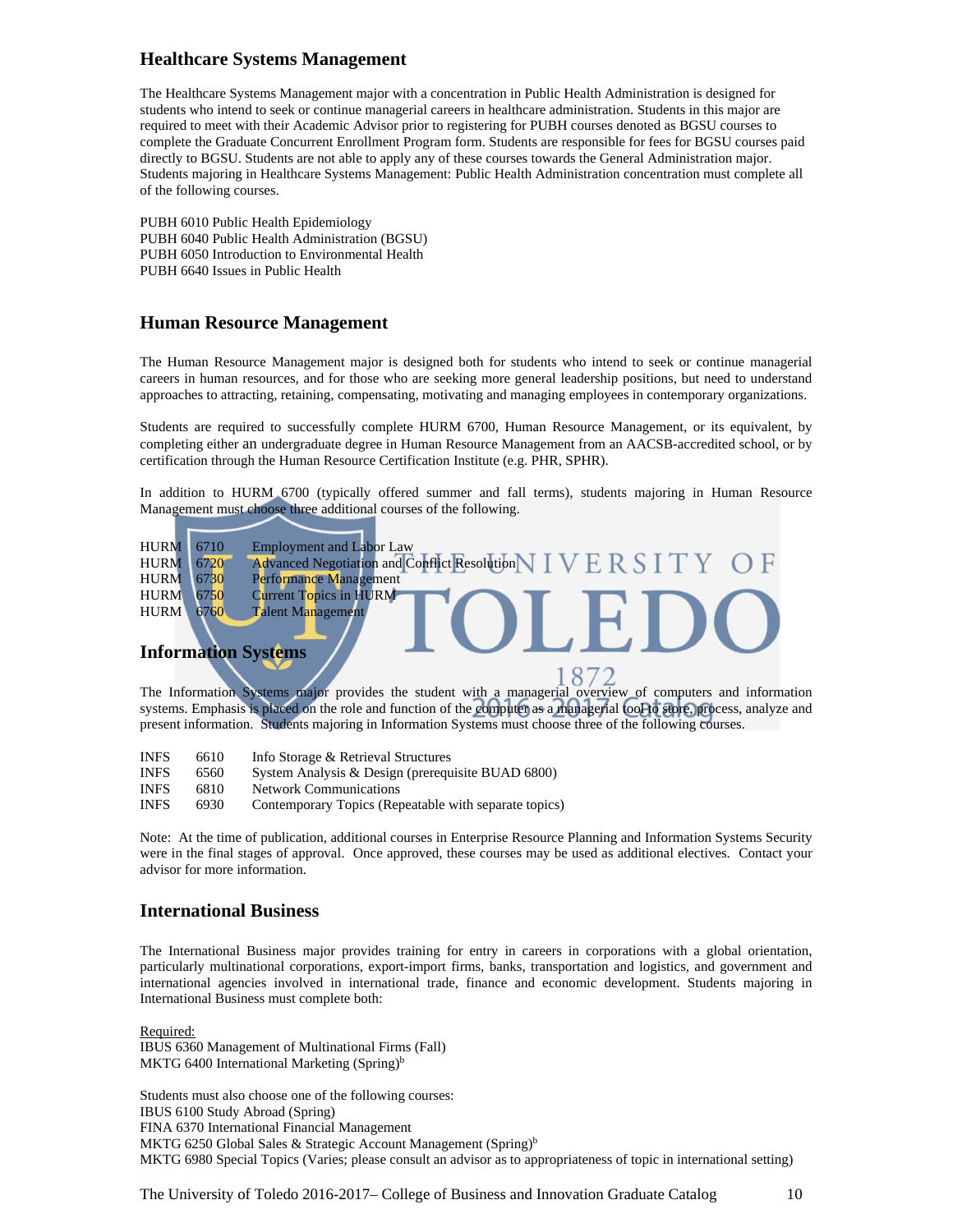<sup>a</sup> Offered at least one live and one online section per year b Offered online section only

#### **Leadership**

The Leadership major provides students with the background necessary to motivate and inspire employees to work towards a common goal, plan for the future and focus on organizational goals, evaluate and counsel individual and group performance, manage and resolve conflicts, and improve oral and written communication. Students majoring in Leadership must complete all of the following courses.

| MGMT 6100 | Leading through Ethical Decisions  |
|-----------|------------------------------------|
| MGMT 6150 | Leading and Developing Yourself    |
| MGMT 6160 | Leading with Power and Influence   |
| MGMT 6190 | Leading Change and Org Improvement |

#### **Operations Management**

The Operations Management major provides the student with the decision-making and problem-solving skills required for managing people and resources more effectively, whether in manufacturing firms, service industries, nonprofit organizations or government operations. Students acquire the knowledge and skills to manage people, resources, and research operations from product design, process evaluation, TQM, facility layout, and planning and schedule perspective. Students majoring in Operations Management must complete both:

OPMT 6680 Total Quality Management and SPC<br>OPMT 6690 Manufacturing Resources Manageme Manufacturing Resources Management

Students must also choose one of the following courses: OPMT 6270 Computer Simulation INFS 6750 Research in Information Systems, Operations Management, or Decision Sciences OPMT 6930 Contemporary Topics

Note: At the time of publication, additional courses in Enterprise Resource Planning (System Process Management) and Essentials of Business Analytics were in the final stages of approval. Once approved, these courses may be used as additional electives. Contact your advisor for more information.

### **Marketing**

1872

The Marketing major provides the student with the skills to make decisions about product design and quality, pricing, channels of distribution, advertising, and personal selling in ways that enhance consumer satisfaction and further the goals of the organization. The student learns to approach problems with a clear understanding of the relationship between marketing and other business functions. There are two areas of concentration: Marketing Management and Professional Sales. While is not possible for a specific concentration to be listed on the official transcript, students majoring in Marketing must complete on of two tracks.

#### **Marketing Management**

Students must complete both: MKTG 6140 Customer Relationship Marketing (Spring, Summer)<sup>a</sup> MKTG 6220 Integrated Marketing Communications (Fall, Summer)<sup>b</sup>

Students must also choose one of the following courses IBUS 6100 Study Abroad (Varies) MKTG 6240 Sales Force Leadership & Strategy (Fall)<sup>b</sup> MKTG 6250 Global Sales & Strategic Account Management (Spring)<sup>b</sup> MKTG 6320 Strategic Brand Management (Varies) MKTG 6400 International Marketing  $(Spring)^b$ MKTG 6980 Special Topics (Varies)

#### **Professional Sales**

Students must take both: MKTG 6240 Sales Force Leadership & Strategy (Fall)<sup>b</sup> MKTG 6250 Global Sales & Strategic Account Management (Spring)<sup>b</sup>

Students must also choose one of the following courses: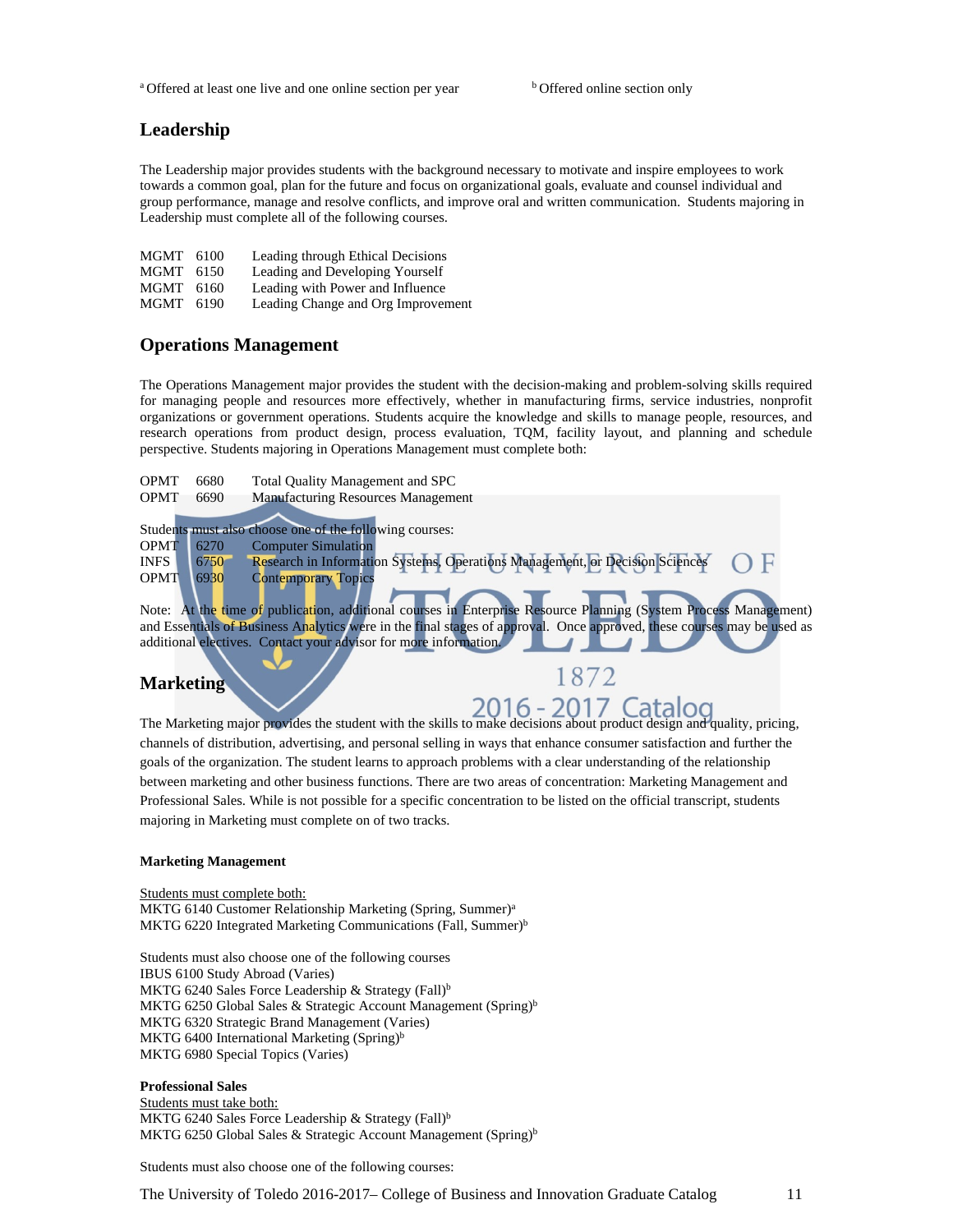IBUS 6100 Study Abroad (Spring) MKTG 6140 Customer Relationship Management (Spring)<sup>a</sup> MKTG 6220 Integrated Marketing Communications (Fall)<sup>b</sup> MKTG 6980 Special Topics (Varies)

<sup>a</sup> Offered at least one live and one online section per year **b** Offered online section only

### **Executive M.B.A. Program**

The College of Business and Innovation offers an innovative Executive M.B.A. (E.M.B.A.) program for executives of mid-sized and growing firms. The program curriculum is designed to enhance the ability of managers to manage the change and growth common in today's competitive environment. To accomplish this, participants in the program take courses built around three major integrative themes – entrepreneurship, e-business, and competition in a global marketplace.

The E.M.B.A. program is designed with experienced managers in mind and is tailored to fit their schedules. Through the use of a structured approach, executives are able to pursue an M.B.A. with their peers at a level and pace appropriate to their business experience.

Required Courses:



### **B.S./M.B.A. Dual Degree**

The B.S./M.B.A. program provides an opportunity to earn a dual degree through an integrated curriculum. Successful completion of the dual degree program leads to the awarding of two degrees. The B.S. in Engineering or Engineering Technology degree is awarded by the College of Engineering and the M.B.A. degree is awarded by the College of Business and Innovation. Students enrolled in the dual degree program will receive the B.S. and M.B.A. degrees independently. Students must complete their B.S. degree prior to graduating with their M.B.A. It is anticipated that by enrolling in the two programs simultaneously, a total of five years will be required for completion of both degrees.

To fulfill requirements for the M.B.A. degree, students must complete 33 semester hours at the 6000 level or above. Up to an additional 18 credit hours may be required if a student does not have an academic background in business. Students in the joint program may apply up to 18 hours of Common Body of Knowledge course work from the College of Engineering with a business minor toward satisfaction of the M.B.A. program requirements. The business minor courses should be chosen carefully to be used specifically toward the M.B.A. Common Body of Knowledge courses. All courses taken in the College of Engineering that are applied towards the M.B.A. program requirements must be earned with a grade of C (2.0) or higher. Students may opt for MIME 2600 to satisfy FINA 5210 Economics for Business Decisions.

This program will allow engineering students, in their final two semesters of study, to being taking M.B.A. 6000-level courses. The Common Body of Knowledge course requirements will be satisfied as part of the successful completion of the undergraduate level equivalent. Students who wish to pursue the program should make this known to the Senior Associate Dean for undergraduate studies in the College of Engineering by the end of their sophomore year. Interested students will take the GMAT at the end of their junior year and should apply for admission to the M.B.A. program to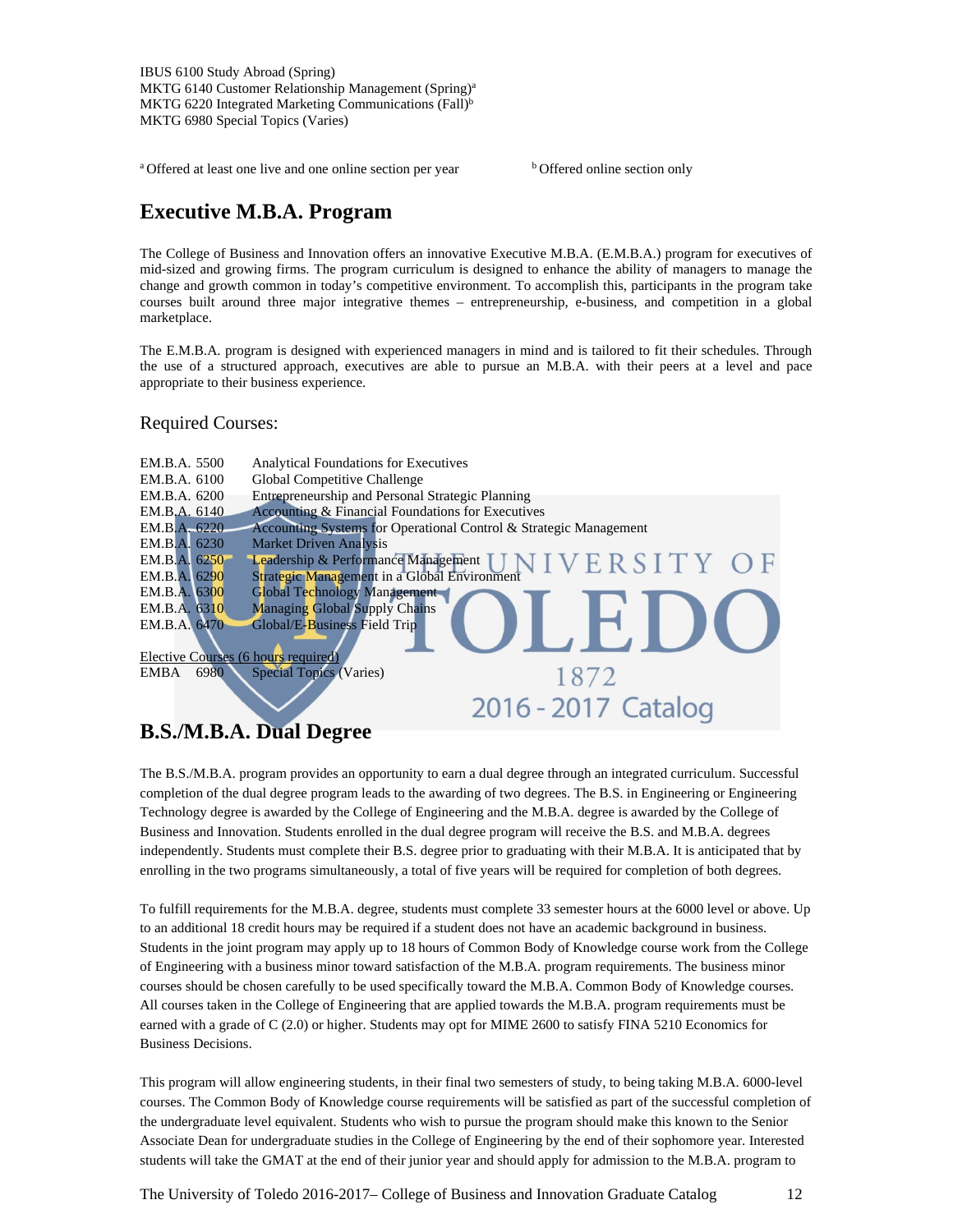the College of Graduate Studies before the fall of their senior year. To be admitted to the program, students must have senior standing, score a minimum of 450 on the GMAT, and have at least a 3.0 cumulative GPA. Undergraduate requirements for the general business minor must also be completed. Upon admission to the program by the College of Graduate Studies, the College of Business and Innovation and the College of Engineering, students will be taking graduate courses as a Provisional Admission status while simultaneously completing senior year requirements for the B.S. in engineering.

### **Joint B.A./M.B.A. Degree Program (Plan of Study)**

The College of Business and Innovation in conjunction with the College of Language, Literature, and Social Science offers a plan of study for students wishing to major in Disability Studies (DST), minor in Business, and transition into the M.B.A program. This program provides a unique opportunity to combine undergraduate studies in business and social science in preparation for further graduate studies in business. This plan of study will guide student toward completing their undergraduate studies (major in DST/minor in business) by the end of their  $7<sup>th</sup>$  semester and completing their M.B.A. by their 10<sup>th</sup> semester.

Students who wish to pursue this plan of study should meet with both their undergraduate LLSS advisor and the COBI graduate programs office as early as possible to plan a course sequence to fit the recommended timelines of this plan of study. Interested students will take the GMAT at the end of their junior year and should apply for admission to the program to the College of Graduate Studies before the fall of their senior year. To be admitted to the program, students must have senior standing, score a minimum of 450 on the GMAT, and have at least a 2.7 cumulative GPA. Undergraduate requirements for the general business minor must also be completed.

### **J.D./M.B.A. Dual Degree**

The J.D./M.B.A. program provides an opportunity to earn a dual degree through an integrated curriculum. Successful completion of the dual degree leads to the awarding of two degrees. The Juris Doctor degree is awarded by the College of Law, and the M.B.A. degree is awarded by the College of Business and Innovation. Students enrolled in the dual degree program will not receive the J.D. or M.B.A. degree until all work required for both degrees have been completed.

#### Juris Doctor (J.D.)

The College of Law requires the successful completion of 89 credit hours. The dual degree program would permit up to 12 credit hours of M.B.A. courses from the College of Business and Innovation to be applied toward the satisfaction of the 89 credit hour requirement. All courses taken in the College of Business that are to be applied towards J.D. program requirements must be earned with a grade of B (3.0) or higher. The 12 hours of approved courses from the College of Business and Innovation are:

2016 - 2017 Catalog

| <b>BUAD</b> | 6100 | <b>Accounting for Decision-Making</b>               |
|-------------|------|-----------------------------------------------------|
| <b>BUAD</b> | 6200 | <b>Financial Systems</b>                            |
| <b>BUAD</b> | 6300 | Strategic Marketing & Analysis                      |
| <b>BUAD</b> | 6500 | <b>International Business</b>                       |
| <b>BUAD</b> | 6800 | Information Technology & E-Business                 |
| <b>BUAD</b> | 6900 | <b>Strategic Management Capstone</b>                |
| <b>EFSB</b> | 6590 | New Venture Creation                                |
| <b>EFSB</b> | 6690 | <b>Technology Commercialization</b>                 |
| <b>EFSB</b> | 6790 | <b>Venture Capital Finance</b>                      |
| <b>EFSB</b> | 6890 | <b>Small Business Practicum</b>                     |
| <b>FINA</b> | 6130 | <b>Advanced Corporate Finance</b>                   |
| <b>FINA</b> | 6140 | <b>Investments and Security Analysis</b>            |
| <b>FINA</b> | 6150 | Financial Institutions and Markets                  |
| <b>FINA</b> | 6370 | M.B.A. International Financial Management           |
| <b>FINA</b> | 6840 | <b>Small Business Financial Management</b>          |
| <b>IBUS</b> | 6360 | Management of Multinational Firms                   |
| MGMT        | 6160 | Leading with Power and Influence                    |
| <b>HURM</b> | 6720 | <b>Advanced Negotiation and Conflict Resolution</b> |
| HURM        | 6760 | <b>Talent Management</b>                            |
| <b>INFS</b> | 6810 | <b>Network Communications</b>                       |
| MKTG        | 6140 | <b>Customer Relationship Marketing</b>              |

MKTG 6400 International Marketing

On written application by the student, and for good cause shown, the Associate Dean for Academic Affairs of the College of Law may substitute another College of Business course for one on the approved list.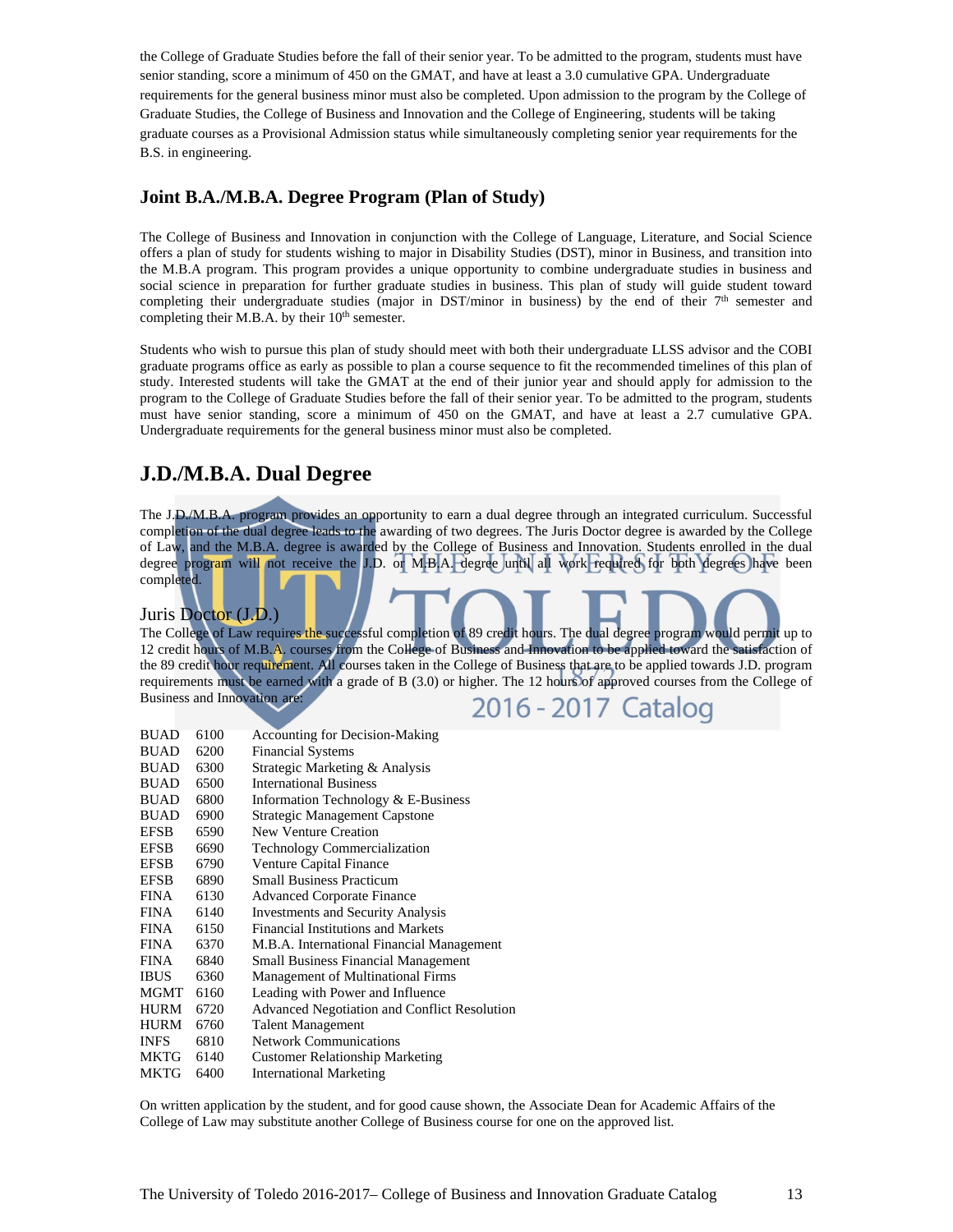#### M.B.A. Degree

Students in the J.D./M.B.A. will be majoring in General Administration. If student opt to double major, all courses needed for the double major will need to be successfully completed. To fulfill requirements for the M.B.A. degree, students must complete 33 semester hours at the 6000 level or above. Up to an additional 18 credit hours may be required if a student does not have an academic background in business. Students in the joint program may apply up to 12 hours of course work at the College of Law toward satisfaction of the M.B.A. program requirements. The College of Law courses must have business application. All courses taken in the College of Law that are to be applied towards M.B.A. program requirements must be earned with a grade of C (2.0) or higher. All grades earned in College of Law courses that are applied towards M.B.A. program requirements will impact the overall graduate GPA.

One M.B.A. Core course (either BUAD 6500 International Business or BUAD 6800 Information Technology and E-Business) can be replaced with one College of Law elective (either LAWI 9480 International Business Transactions or LAWI 9020 E-Commerce, respectively).

Up to three College of Law courses listed below will serve as M.B.A. electives. Other College of Law courses may be approved by the College of Business and Innovation Associate Dean for Graduate Programs, to serve as M.B.A. electives.

| LAWG        | 9010 | <b>Business Associations</b>      |
|-------------|------|-----------------------------------|
| LAWG        | 9610 | <b>Secured Transactions</b>       |
| LAWI        | 9060 | Sales and Leases of Goods         |
| LAWI        | 9300 | <b>Employment Discrimination</b>  |
| LAWI        | 9730 | Pension and Employee Benefits     |
| <b>LAWI</b> | 9310 | <b>Employment Law</b>             |
| LAWI        | 9940 | White Collar Crime                |
| <b>LAWN</b> | 9050 | <b>Negotiation and Settlement</b> |
| LAWD        | 9210 | <b>Contracts I</b>                |
| <b>LAWD</b> | 9220 | <b>Contracts II</b>               |
|             |      |                                   |

#### THE UNIVERSITY OF **M.D./M.B.A. Dual Degree**

The M.D./M.B.A. program pr<mark>o</mark>vides an opportunity to earn a dual degree through an integrated curriculum. Successful completion of the dual degree program leads to the awarding of two degrees. The Doctor of Medicine is awarded by the College of Medicine and Life Sciences and the M.B.A. is awarded by the College of Business and Innovation. Students enrolled in the dual degree program will not receive the M.D. or M.B.A. degree until all work required for both degrees have been completed. The M.B.A. degree requires a minimum of 33 credit hours at the 6000-level. Up to an additional 18 credit hours may be required if a student does not have an academic background in business. The College of Business and Innovation will allow up to 9 credit hours of approved M.D. coursework to be credited toward the M.B.A. degree.

It is recommended that M.D./M.B.A. students take 3 of the 4 Medical School courses below to serve as M.B.A. electives. These courses are already part of the 4th year MD curriculum.

- FMDD 725 Healthcare Systems: Issues, Trends and Perspectives
- FMDD 770 Health Law
- MEDI 770 Health Care Administration: Special Topics
- PEDS 723 Child Health Advocacy

Another option is for M.D. /M.B.A. students to complete 2 of the 4 Medical School courses listed above, along with 1 elective from the list below. The courses below are semester long courses (subject to availability) and cannot be taken during a medial student's required clerkship or clinical elective time. The course would have to be taken during the dedicated year of M.B.A. study (typically the 3rd year of the M.D./M.B.A. program).

This option does allow M.D./M.B.A. students the opportunity to fulfill the 4 week basic science elective required for medical school. Students should consult with their M.D. and M.B.A. Academic Advisors to determine the best approach for completing the dual degree based on their academic background and individual plan of study.

| <b>PUBH</b> | 6040 | <b>Public Health Administration</b>     |
|-------------|------|-----------------------------------------|
| <b>PUBH</b> | 6210 | Management of Public Health Agencies    |
| <b>PUBH</b> | 6220 | Budget and Finance in Public Health     |
| <b>PUBH</b> | 6350 | Public Health Law                       |
| <b>MGMT</b> | 6100 | Leading Through Ethical Decision Making |
| <b>HURM</b> | 6700 | Human Resource Management               |
| <b>HURM</b> | 6710 | <b>Employment and Labor Law</b>         |
| <b>EFSB</b> | 6590 | <b>New Venture Creation</b>             |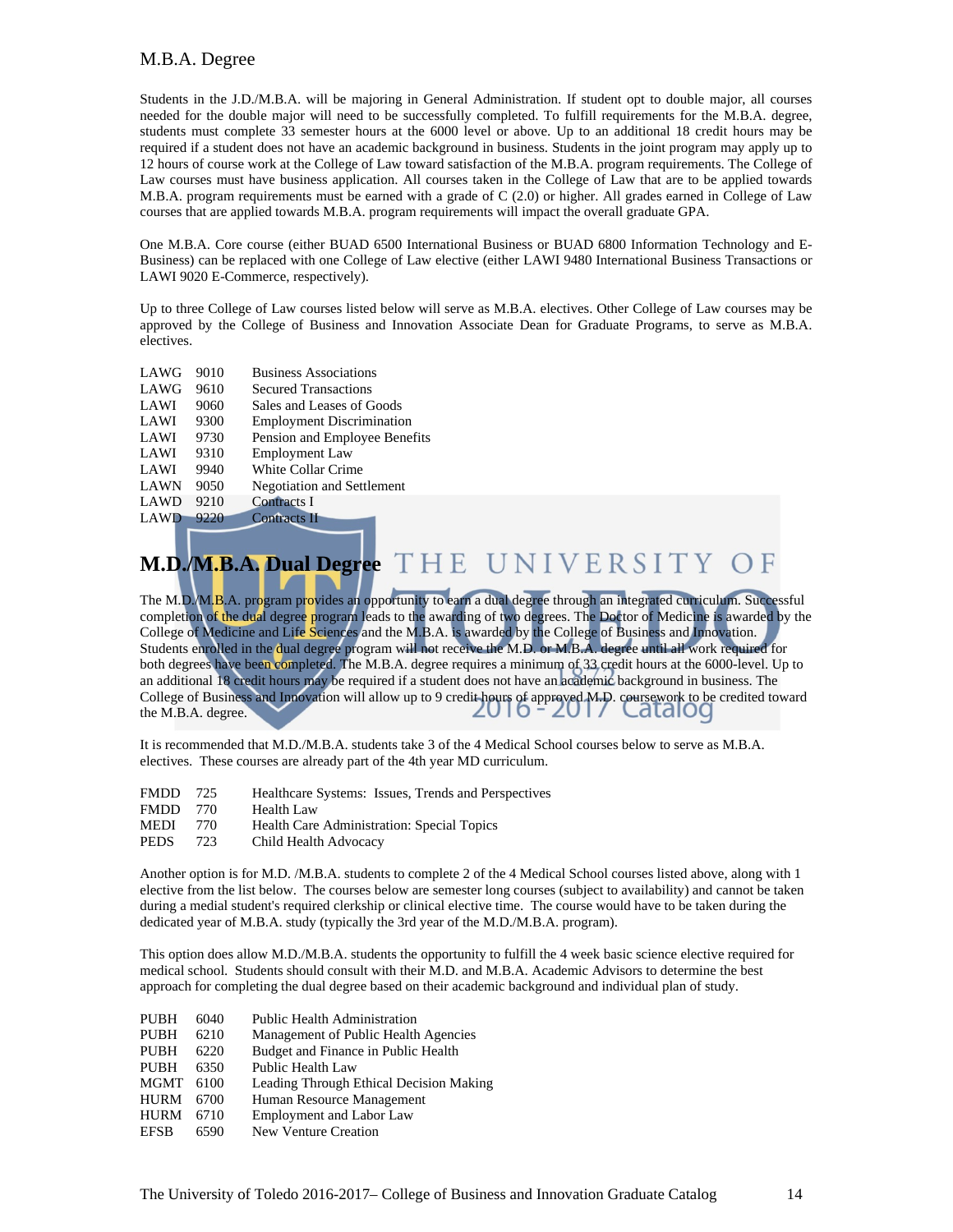### **M.P.H./M.B.A. Dual Degree**

The M.P.H./M.B.A. program provides an opportunity to earn a dual degree through an integrated curriculum. The joint M.B.A./MPH degree is designed to prepare graduates with managerial and executive level career aspirations at the interface of healthcare delivery and business. The successful completion of the dual degree leads to the awarding of two degrees. The Master of Public Health degree is awarded by the College of Medicine and Life Sciences and the M.B.A. is awarded by the College of Business and Innovation. Students enrolled in the dual degree program can receive the M.P.H. or M.B.A. degree independently. The M.B.A. degree requires a minimum of 33 credit hours at the 6000-level. Up to an additional 18 credit hours may be required if a student does not have an academic background in business. The College of Business and Innovation will allow up to 9 credit hours of appropriate M.P.H. coursework to be credited toward the M.B.A. degree.

Appropriate M.P.H. courses listed under the Healthcare Systems Management: Public Health Administration concentration major of this catalog will be applied towards the M.B.A. elective area. Up to a maximum of 12 credit hours of 6000-level BUAD courses will apply towards the M.P.H. elective requirement.

Please refer to the College of Medicine and Life Science catalog for more information regarding the program requirements for the M.P.H. degree.

### **PharmD./M.B.A. Dual Degree**

The PharmD./M.B.A. program provides an opportunity to earn a dual degree through an integrated curriculum. Successful completion of the dual degree program leads to the awarding of two degrees. The PharmD. Degree is awarded by the College of Pharmacy and Pharmaceutical Sciences, and the M.B.A. degree is awarded by the College of Business and Innovation. Students enrolled in the dual degree program can receive the PharmD. or M.B.A. degree independently. The M.B.A. degree requires a minimum of 33 credit hours at the 6000-level. Up to an additional 18 credit hours may be required if a student does not have an academic background in business.

|                                                                                    |              | Students apply and are admitted to the PharmD program after two years of preparatory course work in            |              |
|------------------------------------------------------------------------------------|--------------|----------------------------------------------------------------------------------------------------------------|--------------|
|                                                                                    |              | chemistry, calculus, biology, organic chemistry, physics, and anatomy. This rigorous curriculum ensures that   |              |
|                                                                                    |              | students entering the program are well prepared. It is at this point, the first year in the PharmD program and |              |
|                                                                                    |              | the student's junior year, were they would begin their coursework towards the M.B.A. The following table       |              |
| identifies each M.B.A course and describes how the student will complete the work. |              |                                                                                                                |              |
| M.B.A. Pre-requisites                                                              |              |                                                                                                                |              |
| <b>Common Body of Knowledge</b>                                                    | <b>Hours</b> | <b>Courses Take by PharmD Students</b>                                                                         | <b>Hours</b> |
| <b>ACCT 5000</b>                                                                   | 3            | BUAD 2040 and BUAD 2050                                                                                        | 6            |
| FINA 5210 (economics)                                                              | 3            | <b>BUAD 3040</b>                                                                                               |              |
| FINA 5310 (finance)                                                                | 3            | ECON 1150 and ECON 1200<br>Catalog                                                                             |              |
| <b>MKTG 5410</b>                                                                   | 3            | <b>BUAD 3010</b>                                                                                               |              |
| <b>OPMT</b> 5510 (statistics)                                                      | 3            | PHPR 4330 Research Design & Drug                                                                               |              |
|                                                                                    |              | Literature Eval 1                                                                                              |              |
|                                                                                    |              | PHPR 6340 Research Design & Drug                                                                               |              |
|                                                                                    |              | Literature Eval 2                                                                                              |              |
|                                                                                    |              | Or.                                                                                                            |              |
|                                                                                    |              | Any Statistics I equivalent course                                                                             |              |
| <b>OPMT</b> 5520 (operations)                                                      | 3            | <b>BUAD 3020</b>                                                                                               | 3            |

| <b>M.B.A. Core Courses</b> | <b>Hours</b> | <b>Courses Take by PharmD Students</b>          | <b>Hours</b> |
|----------------------------|--------------|-------------------------------------------------|--------------|
| <b>BUAD 6100</b>           | 3            | <b>BUAD 6100</b>                                | 3            |
| <b>BUAD 6200</b>           | 3            | <b>BUAD 6200</b>                                | 3            |
| <b>BUAD 6300</b>           | 3            | <b>BUAD 6300</b>                                | 3            |
| <b>BUAD 6400</b>           | 3            | <b>BUAD 6400</b>                                | 3            |
| <b>BUAD 6500</b>           | 3            | <b>BUAD 6500</b>                                | 3            |
| <b>BUAD 6600</b>           | 3            | <b>BUAD 6600</b>                                | 3            |
| <b>BUAD 6800</b>           | 3            | <b>BUAD 6800</b>                                | 3            |
| <b>BUAD 6900</b>           | 3            | <b>BUAD 6900</b>                                | 3            |
| Electives                  | 9            | APPE 8940 <sup>1</sup> (3 courses $@$ 4 hrs ea) | 12           |

1 APPE 8940 – Advanced Pharmacy Practice Experiences in the "Management and Administration" track will enable students to apply content from the M.B.A. core.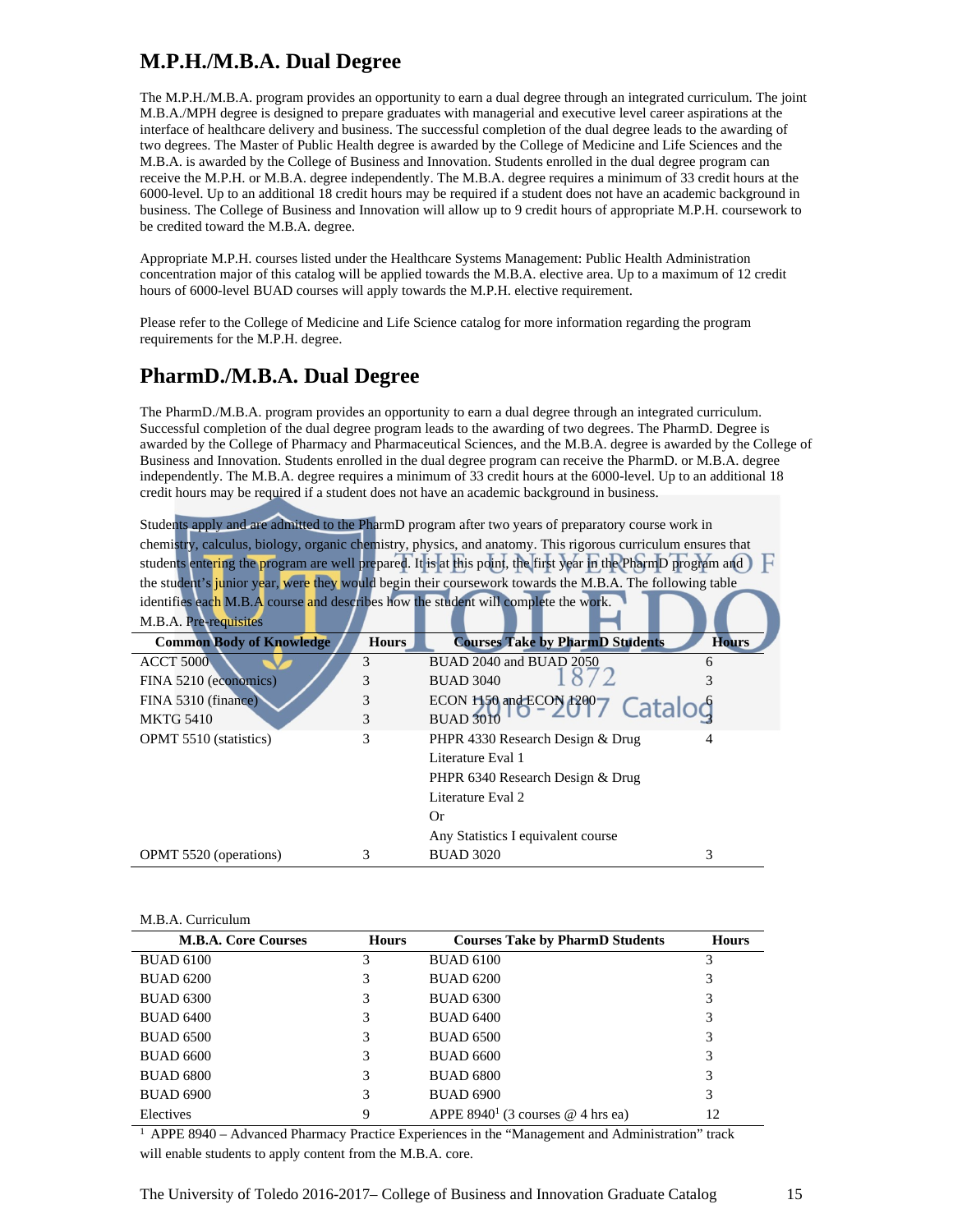<sup>1</sup> This plan of study would result in the student having a M.B.A. major in General Administration. Students seeking a double major would be required to successfully meet the requirements set forth for each major.

The following table displays a potential matriculation pathway for this dual degree program.

| Year                                             | <b>Fall Semester</b>      | <b>Spring Semester</b>    | <b>Summer Semester</b> |
|--------------------------------------------------|---------------------------|---------------------------|------------------------|
|                                                  | Pre-prof Pharmacy Courses | Pre-prof Pharmacy Courses |                        |
| 2                                                | Pre-prof Pharmacy Courses | Pre-prof Pharmacy Courses |                        |
| Application and admission into the PharmD degree |                           |                           |                        |
| 3                                                | PharmD Coursework         | PharmD Coursework         | <b>BBA Coursework</b>  |
| 4                                                | PharmD Coursework         | PharmD Coursework *       | 1 PharmD Course        |
|                                                  | 1 BBA course              | 1 BBA course              | 4 M.B.A. courses       |
| 5.                                               | PharmD Coursework         | <b>PharmD</b> Coursework  | M.B.A. Coursework      |
|                                                  | 1 M.B.A. course           | 1 M.B.A. course           |                        |
| 6                                                | <b>APPE Experiences</b>   | <b>APPE Experiences</b>   |                        |

Table 3. Potential matriculation pathway

\* Students graduate with BSPS degree after the Spring semester year 2.

BBA – Bachelors of Business Administration, M.B.A. – Masters of Business Administration.

### **Master of Science in Accounting (M.S.A.)**

## **Accounting Core Courses:**<br>• ACCT 6130

- External Financial Reporting III (ACCT 4130 at the undergraduate level)
- ACCT 6190 Contemporary Financial Accounting Problems
- ACCT 6210 Research in Accounting and Taxation

#### **Accounting Electives (Select five):**

- ACCT 6150 International Accounting and Taxation ERSITY ACCT 6250 Taxation of Business Entities ACCT 6310 Advanced Managerial Accounting CCT 6330 Advanced Topics in Accounting Info Systems CCT 6410 Governmental and Not-for-Profit Accounting CT 6430 Business Valuation and Analysis ACCT 6440 Advanced Auditing ACCT 6450 Fraud and Forensics Accounting 1872 • **Diversification Electives (Select two) (all courses offered every term):** • BUAD 6200 Corporate Finance
	-
	- BUAD 6300 Strategic Marketing & Analysis • BUAD 6400 Results Based Management
	- BUAD 6500 International Business
	- BUAD 6600 Supply Chain Management
	- Information Technology & E-Business

Other UT graduate courses are allowed as electives with pre-approval from the MSA academic advisor. If a student takes one of the courses above at the undergraduate level (specifically ACCT 4130, ACCT 4250 and 4410), these courses may not be taken at the graduate level. This does not reduce the number of credit hours or courses required to earn the MSA degree. The student will select a different option with the Accounting Department Chair and MSA Program Adviser. Other courses from the College of Business and Innovation (or, in the case of a JD/MSA student, a course from the College of Law) may also be approved for the three areas above, with good cause shown, by the Accounting Department Chair and MSA Program Adviser.

#### MSA Common Body of Knowledge

Based on the candidate's prior course work, any or all of the MSA Common Body of Knowledge may be waived (each course is three semester hours):

If a student can demonstrate that he/she has completed equivalent course work at the undergraduate level prior to admission to the M.**S**.A. program and has earned a grade of C (2.0) or better in the course(s), the corresponding **course below** may be waived. Undergraduate equivalents are in parentheses.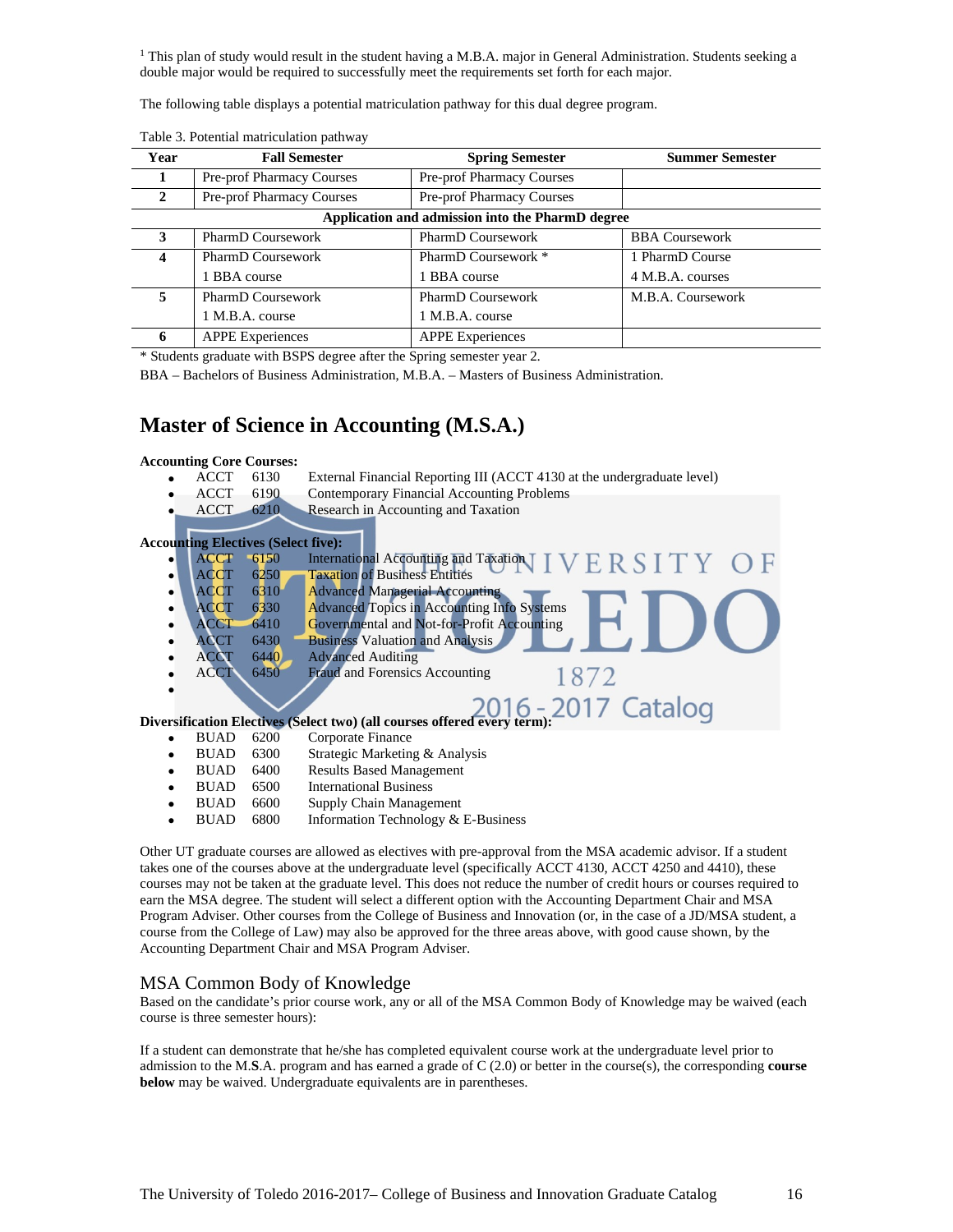|             | 5000 | Financial and Managerial Accounting (BUAD 2040 or ACTG 1040; and       |
|-------------|------|------------------------------------------------------------------------|
|             |      | BUAD 2050 or ACTG 1050)                                                |
| <b>ACCT</b> | 3110 | <b>External Financial Reporting I</b>                                  |
| ACCT        | 3210 | Individual Taxation                                                    |
| <b>ACCT</b> | 3310 | <b>Accounting Information Systems</b>                                  |
| <b>ACCT</b> | 3120 | External Financial Reporting II (ACCT 5120)                            |
| <b>ACCT</b> | 3320 | Internal Reporting (ACCT 5320)                                         |
| <b>ACCT</b> | 5420 | Auditing                                                               |
| <b>FINA</b> | 5210 | Economics for Business Decisions (ECON 1150 and 1200)                  |
| <b>FINA</b> | 5310 | Managerial Finance (BUAD 3040)                                         |
| <b>OPMT</b> | 5510 | Business Statistics with Computer Applications (BUAD 2060 or MATH 2600 |
|             |      | or MATH 2630)                                                          |

Students must have an average GPA of 3.0 or higher in the common body of knowledge courses in order to proceed into 6000 level accounting classes.

### **Doctor of Philosophy in Manufacturing and Technology Management (Ph.D.)**

The purpose of the Ph.D. program is to train scholars to meet traditional standards of excellence in, and contribute to, the manufacturing and technology management field through research, teaching and publication in academic and professional journals. The program is designed for individuals who seek to contribute to the advancement and dissemination of knowledge in manufacturing and technology management through an integrative approach with sound foundations in business, technology, and research methodology. Graduates are expected to pursue careers in academia, consulting, research or manufacturing organizations.

The basic philosophy underlying the doctoral program is researchers in manufacturing and technology management require a careful and creative mix of functional management specialties, economics, technology, supply chain management, manufacturing, commercialization, and information technologies, and analytical tools such as statistics, optimization and research methodology. Therefore, the program is designed to provide students with abilities and skills to integrate and synthesize these diverse yet important related areas.

1872

#### **Prerequisites**

One year of calculus Statistics that include regression and analysis of variance 2016 - 2017 Catalog One academic term of computer systems with applications Micro- and Macro-economics

Prerequisites should be completed before starting the Ph.D. program.

### **Business Foundation Courses** (15 hours)

| ACCT 5000 |  | Financial & Managerial Accounting |
|-----------|--|-----------------------------------|
|-----------|--|-----------------------------------|

- FINA 5310 Managerial Finance
- MKTG 5410 Marketing Systems
- OPMT 5520 Analysis of Manufacturing and Service Systems

### **Ph.D. Program Curriculum**

#### **Quantitative and Research Methods:** (12 hours)

| <b>MFGM</b> | 8630 | <b>Management Science</b> |
|-------------|------|---------------------------|
|-------------|------|---------------------------|

- MFGM 8860 Advanced Statistics
- MFGM 8880 Research Methods and Theory Building
- MFGM 8870 Seminar in Statistics/Research Method (or elective)

### **Major Field: Integrative Seminars:** (20 hours)

MFGM 8480 Management of Technology

The University of Toledo 2016-2017– College of Business and Innovation Graduate Catalog 17